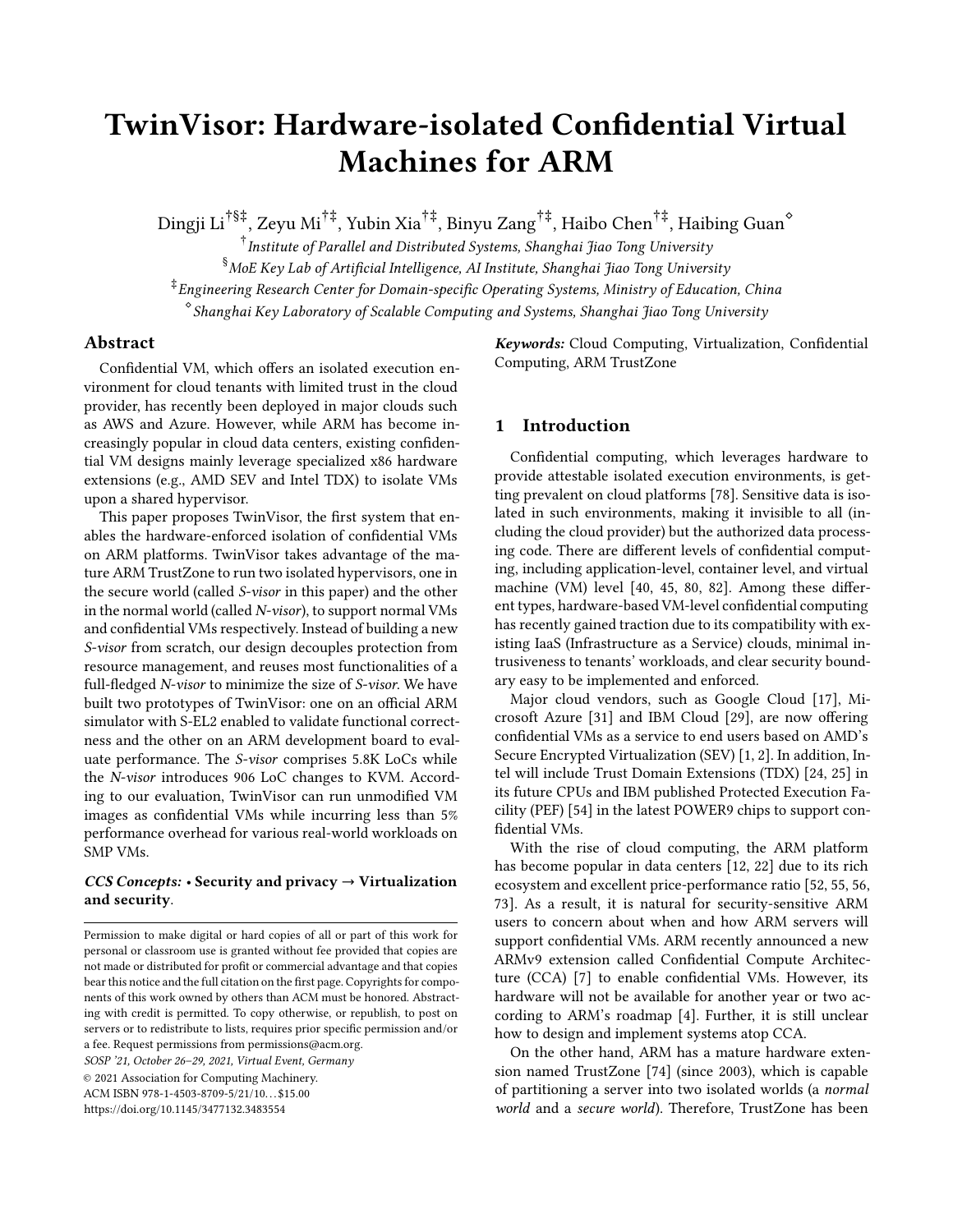widely used on mobile platforms to provide Trusted Execution Environment (TEE). Furthermore, TrustZone has recently (since ARMv8.4) introduced hardware virtualization with the secure EL2 extension (called S-EL2 in our paper) to efficiently running VMs in the secure world. This leads to one core question: is it possible to support confidential VMs on ARM servers by retrofitting mature hardware  $features$  like TrustZone with new software designs?

One straightforward direction is to deploy critical VMs in the secure world with a dedicated hypervisor. We argue that it is inadequate to rebuild or port a full-fledged hypervisor in the secure world. This argument is based on the evolution of commercial hypervisors and TrustZone TEE-Kernels: both were born with a small Trusted Computing Base (TCB) and high-security guarantee but eventually evolved into software entities with numerous security vulnerabilities and large attack surfaces [\[37](#page-14-12), [43](#page-15-5), [61](#page-15-6), [69](#page-15-7), [71](#page-16-5), [84](#page-16-6)].

In this paper, we propose TwinVisor, the first system that enables hardware-isolated confidential VMs for ARM servers. A key observation is that mature and extensively tested hypervisors, such as KVM/ARM [\[26,](#page-14-13) [46](#page-15-8), [47](#page-15-9)] and Xen-ARM [\[38,](#page-14-14) [41\]](#page-14-15), already exist in the normal world. Therefore, TwinVisor disentangles the management of confidential VMs from the protection mechanisms. Specifically, Twin-Visor reuses the existing hypervisor in the normal world (called N-visor in this paper) to manage hardware resources and serve both secure VMs (S-VM) and normal VMs (N-VM). In terms of protection, TwinVisor creates a tiny hypervisor in the secure world (called S-visor) to focus on protecting S-VMs. One major benefit of TwinVisor is that the S-visor's TCB keeps small and reliable despite the contiguous evolution of the N-visor's functionalities. While enjoying the convenience brought by the N-visor, every S-VM is isolated from the entire normal world as well as other S-VMs in the secure world.

Nevertheless, existing TrustZone hardware was originally designed to run two hypervisors with *independent* privilege models, static resource partitions, and infrequent inter-world communications, posing three major challenges for TwinVisor. First, TrustZone's secure world is no more privileged than the normal world, making it impossible for the S-visor to transparently intercept the execution of the N-visor like the trap-and-emulate method [\[75\]](#page-16-7). Second, traditional TrustZone applications have fixed resource requirements, so that TrustZone adopts a static policy of resource partition. For example, TrustZone only allows designating a limited number of physical memory regions as secure memory. However, the static resource partition results in insufficient resources or low resource utilization for S-VMs, whose use of hardware resources is highly dynamic. Third, the conventional TrustZone usage model is based on the assumption that world switches are not frequent, so that

a large switch overhead has little impact on overall performance [\[53](#page-15-10)]. But TwinVisor's design requires close collaboration between two hypervisors in both worlds, leading to frequent world switches that cause much runtime overhead for S-VMs.

We address the above challenges through three key designs  $^1$  $^1$ . To tackle the first challenge, we propose horizontal trap (H-Trap, § [4.1\)](#page-4-0), a trap-and-emulate like mechanism that enables the S-visor to check the N-visor's operations with minor modifications. For the second challenge, we design split contiguous memory allocator (split CMA, § [4.2\)](#page-5-0), with which the normal and secure worlds collaborate to resize secure memory regions dynamically. Lastly, we use a fast switch facility (§ [4.3\)](#page-7-0) that avoids redundant operations to boost world switches.

We have implemented two prototypes of TwinVisor for functional validation and performance evaluation on two ARM platforms (an official simulator and a hardware SoC). The code size of the S-visor is about 5.8K LoCs, and we also slightly modify the Linux kernel v4.14 (906 LoCs). The performance evaluation results on microbenchmarks and various real-world applications show that TwinVisor incurs less than 5% performance overhead for SMP S-VMs. Both prototypes demonstrate that the N-visor can manage hardware resources and schedule all N-VMs and S-VMs while the S-visor protects unmodified S-VMs transparently. Besides software designs, we also discuss possible hardware improvements for future ARM architectures to support confidential VMs better (§ [8\)](#page-12-0). A prototype of TwinVisor is open-sourced at [https://github.com/TwinVisor.](https://github.com/TwinVisor)

Contributions. The contributions of the paper are:

- We design and implement TwinVisor, the first hypervisor architecture that supports confidential VMs on ARM with a small TCB.
- We introduce a set of software designs to securely and efficiently protect S-VMs based on current ARM features and propose advice to improve future hardware features.
- We evaluate not only the functional correctness of TwinVisor on an official emulator but also its runtime performance by using functionally similar hardware.
- We provide a reference design for future systems with similar architectures (e.g., ARM CCA), which may assist them in addressing similar challenges.

# 2 Background

This section first compares state-of-the-art solutions for confidential computing, and then introduces background knowledge about ARM TrustZone, S-EL2 extension and ARM CCA.

<span id="page-1-1"></span><span id="page-1-0"></span><sup>&</sup>lt;sup>1</sup>CCA's software design may have similar challenges faced by TwinVisor since both CCA and TrustZone require a dual-hypervisor system architecture. CCA can address these challenges with TwinVisor's techniques.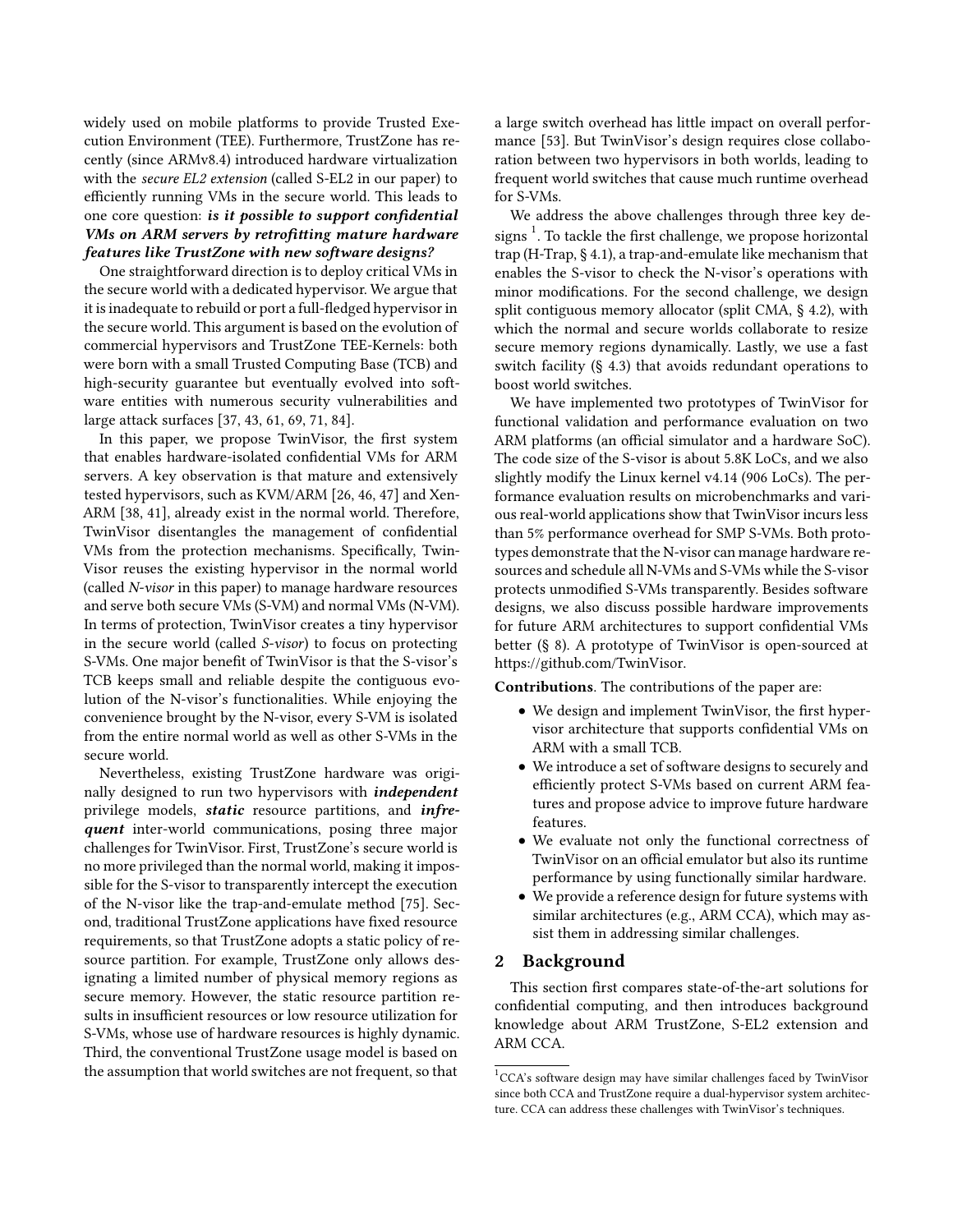<span id="page-2-0"></span>

|                    | Basic Info. |             |            |               | <b>Security Metrics</b> |               |           |           |
|--------------------|-------------|-------------|------------|---------------|-------------------------|---------------|-----------|-----------|
| Name               | Arch        | Domain Type | Domain Num | Software Shim | Reg Prot                | Secure Mem    | Mem Size  | Mem Granu |
| Intel SGX          | x86         | Process     | Unlimited  |               |                         | <b>Static</b> | 128/256MB | Page      |
| Intel Scalable SGX | x86         | Process     | Unlimited  |               |                         | <b>Static</b> | 1TB       | Page      |
| AMD SEV            | x86         | VM          | 16/256     |               |                         | Dynamic       | All       | Page      |
| AMD SEV-ES/SNP     | x86         | VM          | Limited    |               |                         | Dynamic       | All       | Page      |
| Intel TDX          | x86         | VM          | Limited    |               |                         | Dynamic       | All       | Page      |
| Power9 PEF         | Power       | VM          | Unlimited  |               |                         | <b>Static</b> | All       | Region    |
| Komodo             | ARM         | Process     | Unlimited  |               |                         | Dynamic       | All       | Region    |
| ARM S-EL2          | ARM         | VM          | Unlimited  |               |                         | Dynamic       | All       | Region    |
| ARM CCA            | ARM         | VM          | Unlimited  |               |                         | Dynamic       | All       | Page      |
| TwinVisor          | ARM         | VM          | Unlimited  |               |                         | Dynamic       | All       | Page      |

Table 1. A comparison of different solutions for confidential computing. In the "Secure Mem" column, "Static" means the physical range of the secure memory can only be reserved statically at boot time, while "Dynamic" means the solution can adjust the range of the secure memory dynamically at runtime.

## 2.1 Existing Solutions for Confidential Computing

As shown in Table [1,](#page-2-0) various solutions have been released to guard cloud tenants [\[1](#page-14-4), [13,](#page-14-16) [14,](#page-14-17) [17,](#page-14-1) [23,](#page-14-18) [25\]](#page-14-7).

Intel SGX [\[23,](#page-14-18) [40](#page-14-0), [59](#page-15-11), [72](#page-16-8)] and Komodo [\[49\]](#page-15-12) focus on providing enclaves for user-mode applications. Intel SGX defends against both malicious software and hardware attacks by utilizing hardware memory encryption and integrity enforcement, but its secure memory size is restricted to 128/256MB. A scalable version of SGX [\[21](#page-14-19), [35\]](#page-14-20) was released recently, increasing the secure memory size to 1TB, but it weakens the integrity protection at hardware level. Komodo relies on the isolation of ARM TrustZone, which supports unlimited secure memory size but has no hardware guarantee of encryption and integrity, succumbing to physical attacks.

Different from the process-level enclave, AMD SEV-SNP [\[1,](#page-14-4) [2](#page-14-5), [33\]](#page-14-21), Intel TDX [\[25\]](#page-14-7), Power PEF [\[54](#page-15-1)], and ARM CCA aim at enabling confidential VMs with specialized hardware extensions. SEV-SNP, TDX and CCA benefit from hardware memory encryption and integrity protection. To enforce strong confidentiality, SEV-SNP and TDX assign a unique encryption key to each different VM, resulting in the limited number of available VM instances [\[24](#page-14-6)]. By contrast, CCA only uses global encryption keys to support an unlimited number of VMs. SEV deploys a security co-processor with its dedicated memory in the CPU to take care of VMs, whereas TDX employs a microcode-implemented hardware shim called TDX module to monitor the interactions between the VM and the untrusted hypervisor and enforce security policies. In comparison, PEF and CCA choose a software shim, which has better flexibility and is easier to be updated and verified [\[49\]](#page-15-12).

## 2.2 ARM TrustZone

As shown in Figure [1,](#page-2-1) ARM TrustZone divides a processor state into normal world and secure world, each of which has multiple exception levels (ELs): EL0 for applications, EL1 for kernels, EL2 (if exists) for hypervisors. The normal-world software, including the hypervisor, is untrusted and cannot access the secure-world resources, while the secure-world

software may access all resources. The normal-world hypervisor requests a TA's service by invoking Secure Monitor Call (SMC), a special hardware instruction, to trap into the secure monitor in EL3, which further forwards the control flow to TEE-Kernel in S-EL1. Returning from the TEE-Kernel to the hypervisor is a reverse procedure. The world switch is usually infrequent, so it is unlikely to affect the runtime performance [\[53\]](#page-15-10).

<span id="page-2-1"></span>

Figure 1. The architectures of ARM TrustZone with and without the S-EL2 extension. The middle secure world is the traditional secure world that misses the secure EL2 level while the right secure world owns the S-EL2 level since ARMv8.4. Please note that the middle and the right secure world cannot co-exist.

All physical memory pages in ARM TrustZone can be categorized into secure memory and non-secure memory<sup>[2](#page-2-2)</sup>. The two types of memory are isolated from each other by ARM TrustZone Address Space Controller (TZASC). TZASC throws a page fault exception for each memory access if the security states of the current CPU and the physical page mismatch. The latest implementation of TZASC (TZC-400) [\[8](#page-14-22)] supports configuring the security attributes for up to *eight* different memory regions. For each memory region, the address range is defined by a base address register and a top address register, while its accessibility to the two worlds is described by a region attribute register. Only privileged and

<span id="page-2-2"></span> $2$ We use the terms "non-secure memory" and "normal memory" interchangeably in this paper.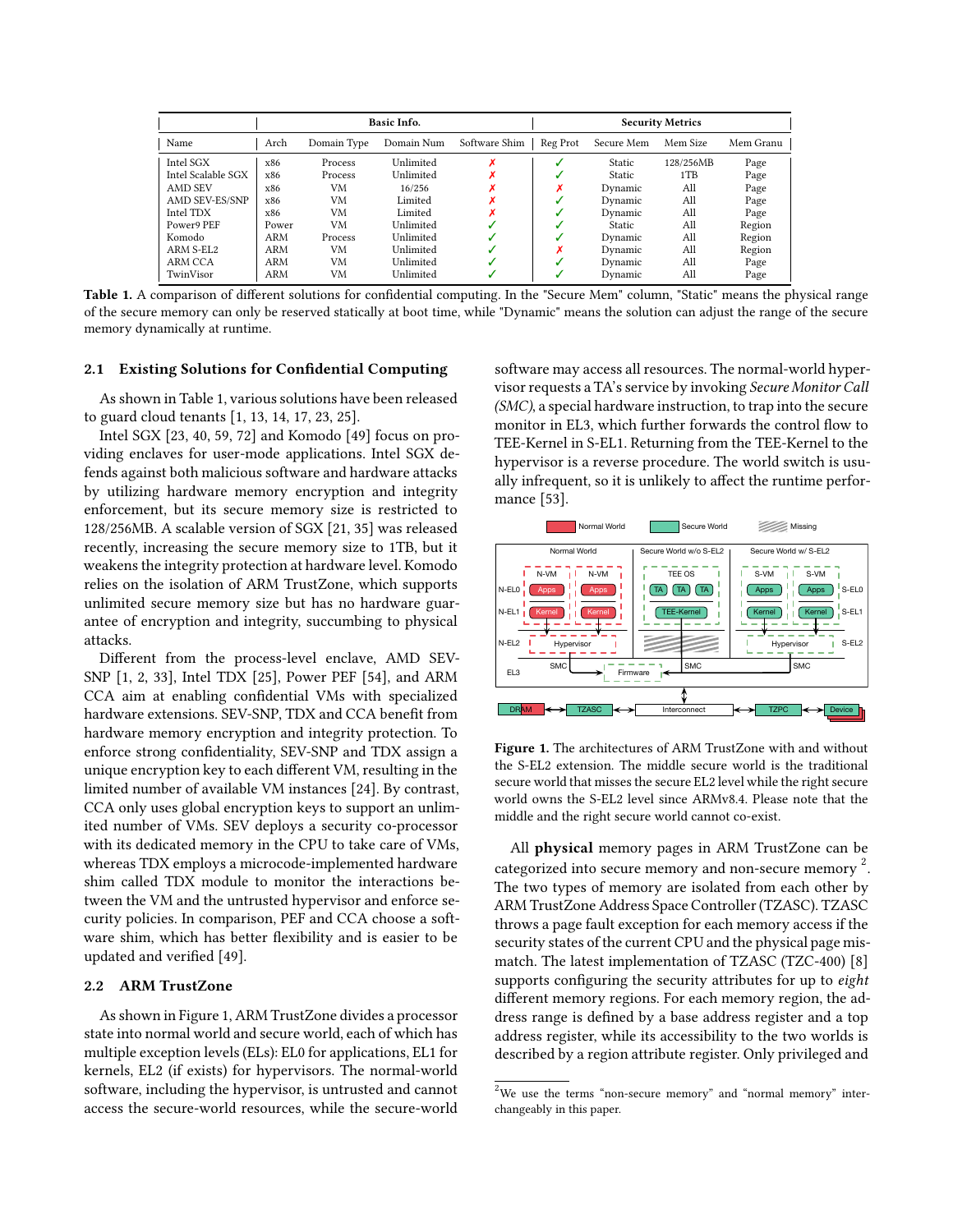trusted software (e.g., secure monitor, TEE-Kernel) can configure these registers.

In TrustZone, a peripheral device belongs to either secure world or normal world. The normal world cannot access a secure-world device. TrustZone also divides interrupts into two worlds. A secure interrupt has to be handled by the TEE-Kernel. The designation of interrupts can be configured by modifying Generic Interrupt Controller (GIC) registers.

## 2.3 Secure EL2 (S-EL2) Extension

Since ARMv8.4, the S-EL2 enables the hardware virtualization feature in secure world, as shown on the right in Figure [1.](#page-2-1) S-EL2 mirrors almost all aspects of N-EL2 in the secure world to support a hypervisor. For example, the register VSTTBR\_EL2 stores the base address of a secure stage-2 page table (S2PT) in S-EL2, while its counterpart in N-EL2 is VTTBR\_EL2. When an S-VM accesses a secure Intermediate Physical Address (IPA), this address will be translated through the secure S2PT pointed by VSTTBR\_EL2.

# 2.4 ARM CCA

CCA is a planned security extension for ARMv9 that introduces Realm [\[5\]](#page-14-23), which is another isolated world with virtualization support. Granule Protection Table (GPT) [\[6\]](#page-14-24) is introduced as a new third-stage page table to determine the accessibility of each physical page. A processor in Realm and secure states cannot touch the memory of the other, but both states have access to non-secure memory. Besides, CCA encrypts the memory of Realm and the secure world with separate keys and enforces integrity protection by hardware. However, hardware support alone is insufficient, which further requires hypervisor-level software for VM management. Such a dual-hypervisor system may encounter the same challenges faced by this paper. Given that CCA's unavailability will last for some time and the cancellation of its predecessor Bowmore [\[86](#page-16-9)], existing ARM cloud tenants require a feasible confidential VM solution before CCA is fully ready.

## 3 Overview

#### 3.1 Design Goals and Architecture

TwinVisor targets to open the secure world to the normal software without bloating the TCB. It provides cloud tenants multiple hardware-isolated confidential VMs (we also call them secure VMs or S-VMs in our paper), which run unmodified operating systems.

The concrete goals of TwinVisor are listed as follows:

- G1: Security: S-VMs are protected from illegal accesses by untrusted software. The TCB of TwinVisor should keep small so that it can be verified easily.
- G2: Efficiency: The performance of workloads running in S-VMs is comparable to that of VMs in a system without TwinVisor. It should also be easy to scale to multiple virtual CPUs (vCPUs) and S-VMs with small overhead.

• G3: Minimal Modification: TwinVisor introduces minor modifications to existing software.

Figure [2](#page-3-0) is an overview of TwinVisor's architecture, in which two hypervisors run in two worlds. The N-visor in N-EL2 manages hardware resources for both S-VMs and N-VMs to consolidate VMs, while the S-visor in S-EL2 guards S-VMs<sup>[3](#page-3-1)</sup>. The N-visor in N-EL2 manages hardware resources and provides services for S-VMs while the S-visor in S-EL2 guards them. When creating an S-VM, the N-visor allocates hardware resources including CPU time slices, physical memory, and I/O devices. When the N-visor decides to run an S-VM, it hands over the control flow to the S-visor, which installs environment and executes code of the target S-VM.

<span id="page-3-0"></span>

Figure 2. The overall architecture of TwinVisor. Green blocks are the TCB of TwinVisor.

For CPU time slices, a scheduler in the N-visor schedules all S-VMs and N-VMs, whereas the S-visor neither includes a scheduler nor reserves physical cores for S-VMs to keep its TCB small. If a time slice expires and a periodic timer interrupt fires when an S-VM is running, the S-VM traps into the S-visor, which then returns to the N-visor to invoke scheduling. For physical memory, the N-visor dynamically allocates normal memory for an S-VM. These memory pages are transformed into secure memory and then mapped into the S-VM's IPA space by the S-visor. For I/O devices, the N-visor manages physical devices (such as storage and network devices) and provides para-virtualization (PV) I/O devices for S-VMs, whose I/O data is transparently copied between the two worlds by the S-visor  $\mathrm{^{4}}$  $\mathrm{^{4}}$  $\mathrm{^{4}}$ . S-VMs should protect their own I/O data through encryption and integrity checking.

An S-VM is protected against any illegal accesses by untrusted software, which includes anything except the secure monitor in EL3 and the S-visor in S-EL2. Illegal accesses are malicious read and write operations targeting an S-VM's

<span id="page-3-1"></span> $^3{\rm An}$  S-VM is not a virtual TrustZone of an N-VM [\[53\]](#page-15-10), so it can only provide services for VMs via the network.

<span id="page-3-2"></span><sup>4</sup> For the secure devices directly connected to the secure world, TwinVisor can support them by running a TEE-Kernel in an S-VM like the traditional I/O model of TrustZone, which is outside the scope of this work.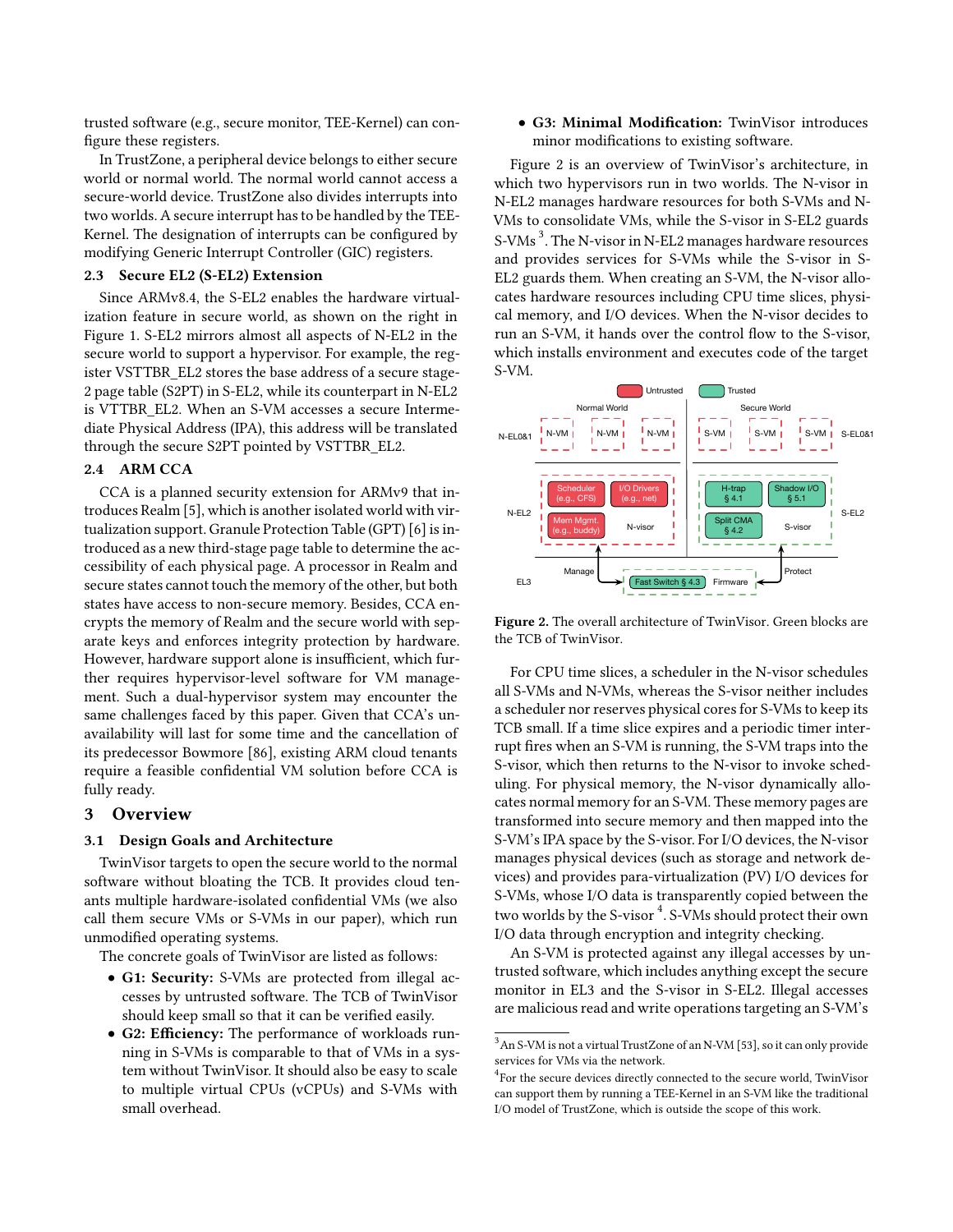CPU registers, memory pages, and corresponding hypervisor data structures (e.g., S2PT). First, the S-visor carefully hides all CPU registers' values from the N-visor to prevent data leakage and arbitrary writes. Second, an S-VM's memory pages are of secure memory, and thus inaccessible to the N-visor. An illegal physical memory access will trigger a page fault waking up the secure monitor and finally notifying the S-visor. Moreover, an S-VM cannot touch other S-VMs' memory due to the IPA isolation enforced by different S2PTs. Third, the N-visor cannot access sensitive data structures like S2PTs of S-VMs, which also reside in the secure memory.

#### 3.2 Threat Model and Assumptions

The TCB of TwinVisor includes the thin S-visor and the trusted firmware that cannot be changed arbitrarily since it requires the vendor's signature during secure boot. Twin-Visor assumes that the firmware and the S-visor are loaded securely by the secure boot of TrustZone, and the implementation of ARM TrustZone and TZASC conforms to their specifications.

Attackers' capabilities: An attacker can control an N-VM to compromise the N-visor via exploiting its software vulnerabilities. Therefore, all these software running in the normal world is untrusted, including the N-visor and all N-VMs. A breached N-visor may try to read and tamper CPU registers, memory contents, I/O data of an S-VM and the S-visor. Rogue devices can issue malicious DMA to access S-VM's memory, which can be defeated by configuring SMMU page tables. TwinVisor assumes that the software in S-VMs will not voluntarily reveal their sensitive data and protects their I/O data by using encrypted message channels like SSL [\[28](#page-14-25)] and full disk encryption [\[30\]](#page-14-26). Though an S-VM is possibly controlled by a malicious tenant and sends its own secret out, TwinVisor enforces isolation to ensure that a malicious S-VM cannot access any secret data of other S-VMs and the S-visor.

Out of scope: An attacker does not have physical access to the machine so she cannot mount physical attacks via offline DRAM analysis (e.g., cold-boot attacks [\[83\]](#page-16-10)) and intercepting communications between CPU and memory. We argue that because software attacks happen far more frequently than hardware attacks in today's clouds, it is reasonable to focus on defending against software attacks [\[13](#page-14-16)]. Besides, TwinVisor can benefit from such hardware supports when new hardware is available. For example, ARM CCA plans to enable memory encryption for the secure memory of TrustZone [\[6\]](#page-14-24). Protecting an S-VM against Denial-of-Service (DoS) is not a security objective of TwinVisor. Sidechannel attacks including cache-based side-channel attacks are also out of scope. Their defense methods are orthogonal to the design of TwinVisor. For example, existing mechanisms [\[57](#page-15-13), [68,](#page-15-14) [79](#page-16-11)] can be applied to TwinVisor to protect

S-VMs from cache side-channel attacks, and speculation barrier instructions [\[3\]](#page-14-27) can be used to mitigate speculative execution attacks.

Attestation: TwinVisor also assumes that there exists a hardware-backed root of trust to support remote attestation. Before sending sensitive data to S-VMs, cloud tenants ask their applications in S-VMs to attest the firmware, the S-visor and kernel images <sup>[5](#page-4-1)</sup> through the chain of trust. Measurements of the firmware and the S-visor should be verified by the hardware vendors that deploy them. Similar attestation approaches have already been widely supported [\[36,](#page-14-28) [49,](#page-15-12) [76\]](#page-16-12), which can be applied to TwinVisor.

# <span id="page-4-0"></span>4 Detailed Design

## 4.1 Logical Deprivileging Model

An ideal hardware capability of S-EL2 is that it resides at a higher privilege than N-EL2 so that the S-visor can trap sensitive instructions invoked by the N-visor, like the nested virtualization model [\[42](#page-14-29), [65,](#page-15-15) [69](#page-15-7), [84\]](#page-16-6). This capability allows the S-visor to transparently monitor the N-visor's behaviors without modifying it, which satisfies G3. But the reality is that N-EL2 and S-EL2 are essentially two independent privilege levels, and the N-visor can directly control hardware behaviors without triggering any traps, which makes it hard for the S-visor to know when the N-visor needs to run an S-VM and what updates are made by it. For instance, when the N-visor executes an ERET instruction to enter one S-VM, the very first instruction executed by the vCPU will trigger a synchronous external exception to crash the system.

A possible solution is using the PV model [\[41\]](#page-14-15) to modify the N-visor to proactively use APIs implemented by the S-visor, which includes replacing all sensitive instructions in the N-visor with SMC instructions and designing special data structures in shared memory pages to synchronize information (e.g., page table updates and I/O data) with the S-visor. But this method not only causes numerous world switches, but also leads to excessive modifications to the Nvisor, which violates G2 and G3.

To address this issue, we propose a technique called horizontal trap (H-Trap), which slightly modifies the N-visor to logically deprivilege the N-visor. A key observation is that any hypervisor or VM configurations cannot affect the S-VM's execution until the S-visor starts to run this VM, logically making the N-visor less privileged than the S-visor. Therefore, all checks on these configurations can be batched until the S-visor enters the S-VM, significantly reducing world switches. Moreover, the H-Trap does not provide any shared PV data structures for the two hypervisors to communicate with. Instead, it reuses the existing hardware interface including CPU registers and S2PTs in the normal

<span id="page-4-1"></span><sup>&</sup>lt;sup>5</sup>Since major cloud providers allow users to import custom kernel images [\[11](#page-14-30), [18](#page-14-31), [32](#page-14-32)], cloud tenants can upload and verify their own trusted kernel images.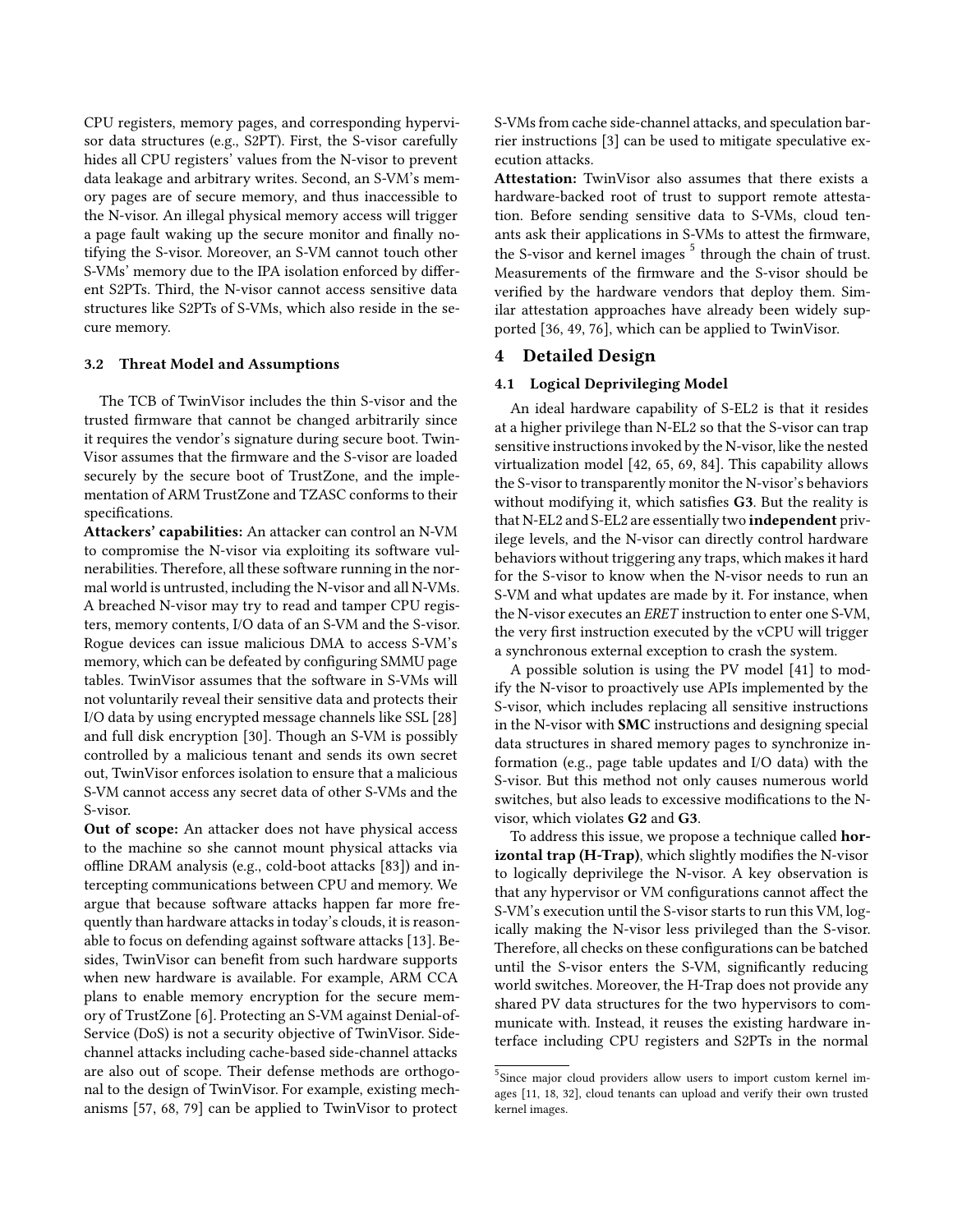world to avoid excessively modifying the N-visor. The Svisor checks CPU registers and memory mappings in place and blocks illegal states before entering the S-VM.

TwinVisor provides a call gate that includes an SMC instruction to help the N-visor to proactively enter the S-visor. ERET is the only sensitive instruction that we replace in the N-visor. Today's commercial hypervisors are usually wellstructured, and it is highly likely that the N-visor uses ERET to resume VMs in only a few locations. For example, we found there are only two such locations in KVM. Moreover, the replacement of ERETs with call gates is only for functional considerations (to allow the N-visor to run S-VMs). A malicious N-visor may try to run an S-VM in the normal world using an arbitrary ERET. Since the S-VM is located in the secure memory, the execution after this ERET will be intercepted by TZASC and finally reported to the S-visor. Therefore, even though there exist remaining ERETs that are not replaced with call gates, they will not pose any security threats to TwinVisor.

VM and System Registers. When handling an H-Trap, the S-visor checks what updates the N-visor makes to VM and system registers. Therefore, any register values cannot affect an S-VM's execution until the S-visor checks them and resumes this S-VM. The H-Trap mechanism combines different trapping strategies for various types of registers. First, all VM registers are shared between the two worlds, including system (in EL1) and general-purpose ones. To prevent the N-visor from reading or writing register values, the Svisor saves all VM register values into its secure memory and randomizes general-purpose register values before redirecting a VM exit to the N-visor. However, sometimes the Nvisor does need to access an S-VM's register values (e.g., for emulating devices). To this end, the S-visor selectively exposes necessary register values to the N-visor. Specifically, each time a register of the S-VM is chosen for passing parameters to the N-visor. The index of the register to be exposed can be decoded from ESR\_EL2 by the S-visor, while other registers do not need to be exposed to the N-visor. Second, for the normal hypervisor registers like VTCR\_EL2 and HCR\_EL2 that control the virtualization behaviors of an S-VM, TwinVisor still allows them to be used freely by the Nvisor. The S-visor validates these registers before resuming an S-VM.

Shadow S2PT. TwinVisor guarantees that the N-visor cannot directly read or write the secure S2PTs of any S-VMs. Similar to previous work [\[42](#page-14-29), [65](#page-15-15)], the S-visor uses secure memory to build a shadow S2PT, the base address of which is stored in VSTTBR\_EL2 register, for each S-VM. To reuse the N-visor to handle stage-2 page faults normally, the Nvisor is still able to modify the normal S2PT of each S-VM. But a normal S2PT does not affect an S-VM's memory translation, it only conveys what mapping updates the N-visor wishes to perform. The S-visor checks and synchronizes

mapping updates to the shadow S2PT, which is the actual S2PT that controls the S-VM's memory translation. Specifically, when a stage-2 page fault occurs, the S-visor intercepts it, records the fault address (IPA), and forwards it to the N-visor. The N-visor then calls its page fault handler to directly modify the normal S2PT, which is checked by the S-visor before resuming the S-VM's execution. The S-visor maintains a page mapping table (PMT) for each S-VM to record which physical memory pages this S-VM owns. The PMT can be used to prevent the N-visor from maliciously mapping one physical page to multiple S-VMs, and to guarantee no memory leakage will occur.

## <span id="page-5-0"></span>4.2 Cooperative Management of Memory Resources

The traditional TrustZone use cases assume that all hardware resources are statically partitioned to the two worlds at boot time. So the TrustZone hardware (TZASC) is unable to support dynamically changing the security states of physical memory at page granularity. It can only manage the memory security by using at most eight memory regions. This is incompatible with the scenario in which an S-VM's memory may be dispersed. Therefore, if S-VMs' memory pages are not consecutive, the S-visor will quickly run out of memory regions.

The second problem is that the N-visor is unaware of the dynamic adjustment of memory security. If the S-visor dynamically changes some memory pages for an S-VM from non-secure to secure at runtime, the physical memory allocator unaware of this attribute change may still allocate them to other kernel components, which will encounter a hardware fault due to the access to these pages. One naive solution is to statically divide the entire physical memory space into two parts (secure and non-secure) and notify the two hypervisors of the address ranges free to use. Although this solution avoids the hardware fault, the static partition prevents dynamic physical memory adjustment and affects overall memory utilization. When the S-visor exhausts its own memory, it is unable to serve new S-VMs. On the other hand, even if the N-visor is hunger for memory, overall memory utilization remains low if the S-visor does not fully utilize its secure memory regions.

Split Contiguous Memory Allocator (Split CMA). Fortunately, we observe that today's OS kernels are usually equipped with a special type of physical memory allocators that can allocate consecutive physical pages at a large scale. They were designed to support I/O devices working on large consecutive physical memory regions (e.g., hardware video decoders). Linux CMA (Contiguous Memory Allocator) [\[16](#page-14-33)] is a typical example, which reserves large regions of consecutive physical memory early at boot time. The reserved memory is then returned to the buddy allocator to serve normal memory allocation requests. If CMA memory cannot satisfy an allocation request, it makes room by migrating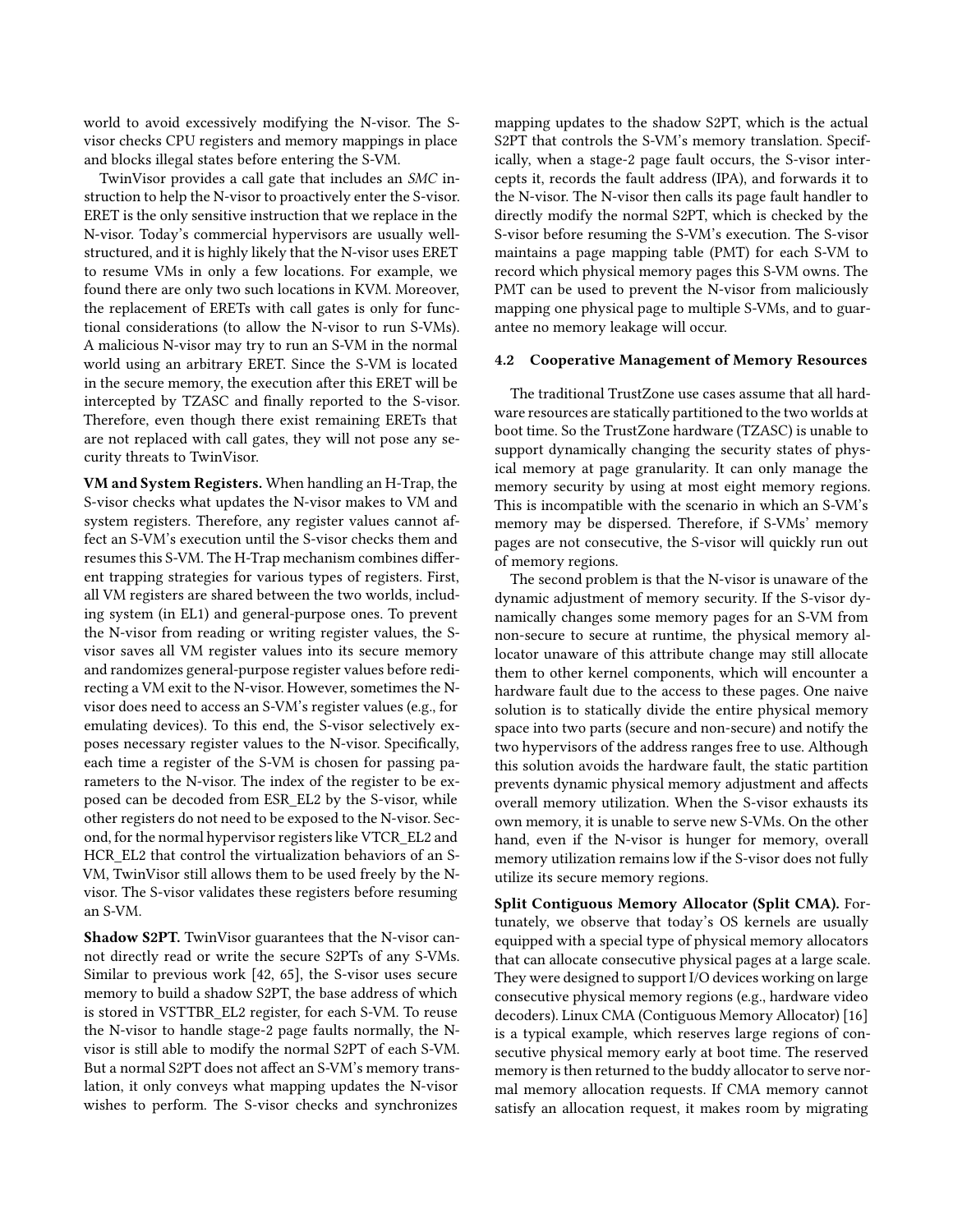pages that have been allocated by the buddy allocator to other locations.

Therefore, we propose a split contiguous memory allocator (split CMA) that reuses the existing CMA to address the above two problems. The first problem can be resolved by the consecutiveness of CMA-managed memory. The split CMA tries to keep secure memory physically consecutive so that TZASC regions are sufficient to cover every secure memory page. For the second problem, the split CMA is divided into two modules (a normal end and a secure end) in two worlds, each of which cooperates with the other to dynamically switch the memory security attribute. If the Svisor and S-VMs do not occupy the reserved memory, the split CMA normal end gives them to the buddy allocator for normal memory allocation. When the S-visor asks for more memory, the normal end will recycle or migrate memory from the buddy allocator and allocate them to the secure end. The secure end will, in turn, compact and return memory to the normal end when the N-visor is hungry for memory. Therefore, this dynamic memory adjustment improves overall memory utilization.

<span id="page-6-0"></span>

Figure 3. Four examples of the secure memory allocation in the split CMA. For simplicity, we just show eight secure memory chunks in the pool.

Memory Organization. The split CMA designs a hierarchical structure of memory organization. At the top level, the split CMA arranges all available memory in a memory pool. Though only one memory page is needed by an S-VM in each stage-2 page fault, it is unwise to allocate memory from the pool at page granularity, because the lock contention of the pool can lead to severe performance degradation in the multi-VM scenario. Therefore, the split CMA increases the allocation granularity to memory chunks. At the middle level, a memory pool is divided into fixed-size memory chunks, each of which consists of multiple pages and belongs to one S-VM exclusively. The address of every memory chunk is aligned to the chunk size. For example, the chunk size in our implementation is 8MB and its address is aligned to 8MB. At the bottom level, a memory chunk is utilized as a cache of memory pages and maintains a bitmap to

record which pages are free. An S-VM obtains memory from its local cache of pages and requests a new one if the old one is used up. The split CMA marks a memory cache as inactive if exhausted, active otherwise. When booting Linux, the split CMA normal end reserves a contiguous range of physical memory for the memory pool.

According to our experience using TZASC, though it supports up to eight memory regions, only four regions are available to use for S-VMs since the other four have been occupied by the S-visor (e.g., the S-visor will reserve a region for its own secure memory). The split CMA utilizes the rest 4 regions and implements 4 memory pools so that an allocation request failing in one pool (such as temporarily busy pages) can be redirected to other pools.

Handling a Stage-2 Page Fault. When handling a stage-2 page fault, the N-visor calls its own page fault handler that has been slightly modified to use the split CMA normal end for page allocation. If there is no active memory cache for this specific S-VM, the normal end assigns a new cache with the lowest physical address in the pool to the S-VM. The N-visor then gets a page from the cache and maps it into this S-VM's IPA space by configuring the normal S2PT whose base address is stored in VTTBR\_EL2 register. At this moment, the allocated physical page still belongs to the normal memory. Once the N-visor invokes the call gate to pass the control flow to the secure world, the secure end walks the normal S2PT using the recorded IPA and gets the mapped HPA value. After validating the S-VM's PMT table, the S-visor synchronizes this mapping to the corresponding shadow S2PT (the really used one) before the S-visor resumes this S-VM.

This page table walk can be boosted by just checking the page table pages that translate the fault IPA. So there are at most four pages needed to be read. The secure end finds the memory chunk the mapped HPA belongs to by masking out the lower bits and validates whether the chunk's owner VM is this S-VM. The secure end then dynamically changes the whole memory chunk to the secure memory. Any future allocation requests served by this chunk will not need to change the memory security. Afterwards, the N-visor cannot access the mapped memory page anymore since an access will be detected by TZASC, which generates a synchronous external exception to wake up the trusted firmware and notify the S-visor.

Figure [3\(](#page-6-0)a) is a typical example of memory allocation. Two chunks have already been allocated to the buddy allocator in the N-visor initially. Suppose the N-visor needs to boot S-VM 0 that needs 3 memory chunks, the three memory chunks at the head of the pool are enough to boot this VM. But when S-VM 0 needs more memory at runtime, the normal end has to migrate the first normal memory chunk away and then allocates this chunk to this VM.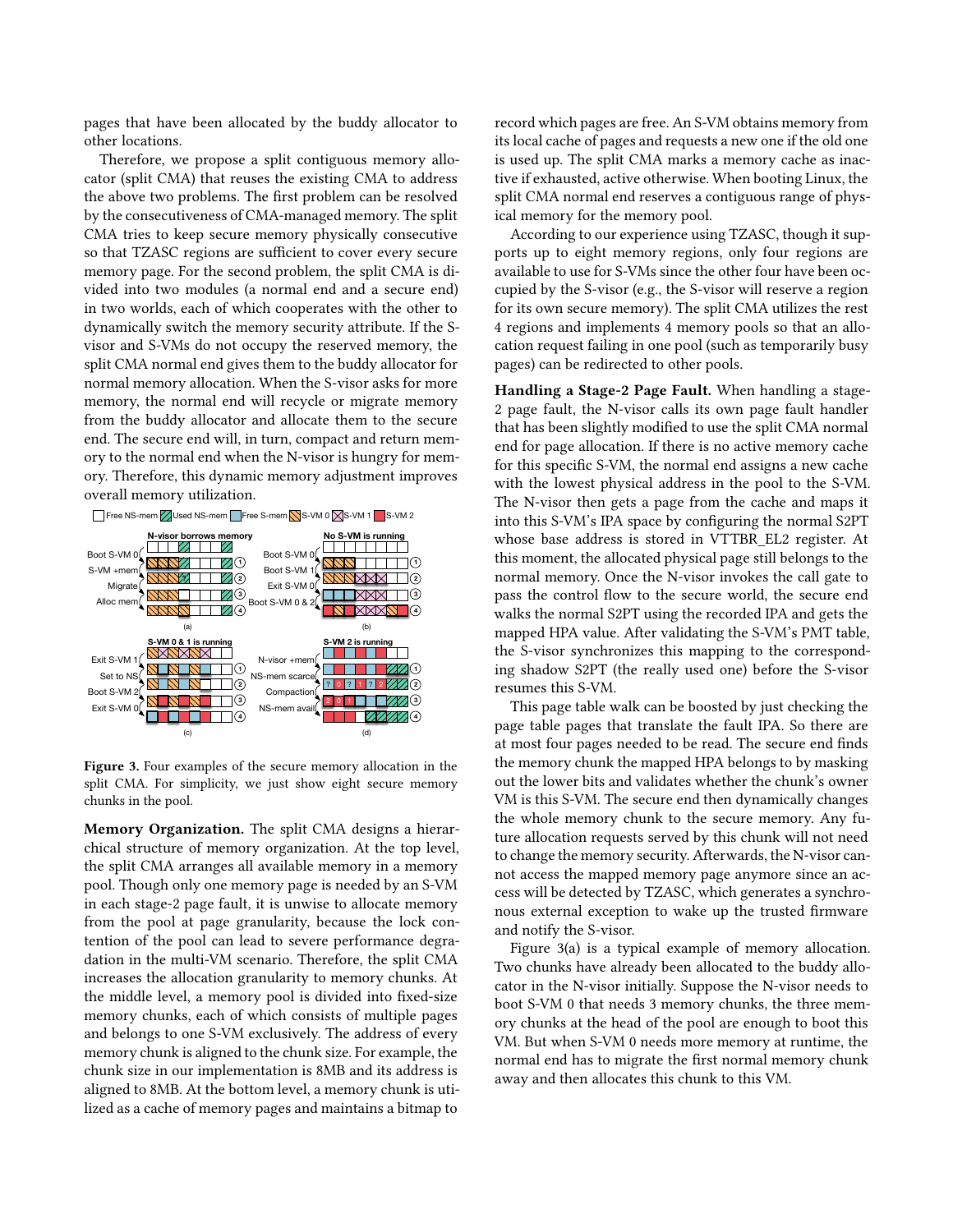When an S-VM shuts down, the N-visor notifies the Svisor to release this S-VM's memory, during which the secure end clears all related pages. But the S-visor keeps these memory chunks as secure for other S-VMs and lazily returns them to the N-visor if needed. An S-VM shutdown is depicted in Figure [3\(](#page-6-0)b). When S-VM 0 is closed in step-2, the secure end zeros its memory contents and keeps the released memory as secure, allowing subsequent S-VMs to reuse this memory without changing its security.

Memory Compaction. If the normal end uses up the reserved memory, it will borrow secure memory from the secure end. However, while the secure end may have sufficient free memory chunks at times, these secure memory chunks may be nonconsecutive and thus unable to be returned to the normal world. As shown in Figure [3\(](#page-6-0)c), two S-VMs use a memory pool chunk by chunk. If S-VM 0 exits, the secure end is only able to return the memory chunk at the end of secure memory range. Even worse, all released memory after closing S-VM 0 in step-4 cannot be returned to the normal world despite that they are not used by any S-VMs. To address this issue, the split CMA supports compacting the nonconsecutive secure memory chunks in the pool and returns the compacted memory to the normal world. Figure [3\(](#page-6-0)d) is an example of chunk migration, the secure end will try to compact the memory chunks of S-VM 2 by migrating them to the head of the pool and then replenish the non-secure memory for the N-visor.

The pages being migrated could have been mapped to an S-VM. The secure end reconfigures its shadow S2PT to mark these pages as non-present and then moves these pages' contents to new locations. If an S-VM accesses the migrated pages while the migration is in progress, the S-VM will encounter a stage-2 page fault and get trapped into the S-visor, which pauses the S-VM and resumes it when the migration is complete. This migration will have no effect on S-VMs that do not run or access the migrated pages.

## <span id="page-7-0"></span>4.3 Efficient World Switch

Each time the N-visor enters or exits an S-VM, a context switch between the two worlds happens, which is a frequent operation. The world switches between the two hypervisors have to involve the trusted firmware in EL3 to change the NS bit in SCR\_EL3 register  $^6$  $^6$  . This long path increases the latency of VM exit handling, which has already been deemed highly related to the overhead of virtualization [\[70,](#page-15-16) [85\]](#page-16-13). We find that a world switch contains redundant operations like repeatedly saving and restoring the register values of a vCPU when entering and exiting EL3 and S-EL2, which incurs large overhead as shown in our evaluation (§ [7.2\)](#page-10-0). To mitigate the performance issue, we design a fast switch facility that reduces the latency of world switch by 37.4% (see

§ [7.2\)](#page-10-0). While previous work [\[66](#page-15-17), [77](#page-16-14), [81\]](#page-16-15) used a combination of side core polling and shared memory to avoid context switches, this method wastes CPU resources. Furthermore, it is difficult to determine the appropriate number of cores dedicated to polling.

Shared Pages for General-purpose Registers. We use a shared page on each physical core to transfer vCPU generalpurpose register values between two hypervisors. Before invoking the SMC instruction, the N-visor stores all vCPU register values into a shared page. The trusted firmware will not save or restore any register values into and from stacks. It just changes the NS bit and installs necessary states of the S-visor. The S-visor directly reads values from the shared page and writes these values into corresponding registers. However, using shared pages to transfer states easily leads to a TOCTTOU attack. Specifically, after the S-visor checks the register values in the shared page, a malicious N-visor can concurrently modify the shared page in another physical core. One straightforward solution is to disable access to the shared page after switching to the secure world, which effectively prevents the N-visor from modifying this page. But this solution requires frequent modifications to TZASC regions to change the security attribute of the shared page, which further increases the latency of fast switch. And the limited number of TZASC regions discourages us to spare a separate region for this page. TwinVisor defends against this attack in a check-after-load way [\[50\]](#page-15-18) by reading register values before checking them.

Register Inheritance for System Registers. TwinVisor leverages register inheritance to further avoid redundant operations that save and restore EL1 and some EL2 registers. First, since both hypervisors work in EL2 and they do not need to use any EL1 system registers, all these registers set up by the N-visor for a guest vCPU will not be touched by the firmware and directly inherited by the S-visor, which checks these registers in place. Second, the two hypervisors have two different sets of hypervisor control registers in EL2 (e.g., VTTBR\_EL2 and VSTTBR\_EL2), which means these registers can also be directly passed between two worlds without being touched by the firmware.

# <span id="page-7-2"></span>5 Implementation

# 5.1 I/O Virtualization

The S-visor fully reuses the I/O mechanism and device drivers of the N-visor. In the current stage, TwinVisor takes the PV model to enable I/O supports for S-VMs. Before the S-VM is ready for PV I/O, we need to safely load the kernel into the memory of the S-VM in case of malicious kernel code modifications. To keep the TCB small and minimize modifications, we reuse the kernel loading logic of the Nvisor and store an S-VM's kernel image without encryption in the normal world (separated from the encrypted disk image in which sensitive data is saved). After an S-VM starts

<span id="page-7-1"></span> ${}^{6}$ SCR\_EL3 is only accessible in EL3 and will trigger an exception if accessed in lower exception levels.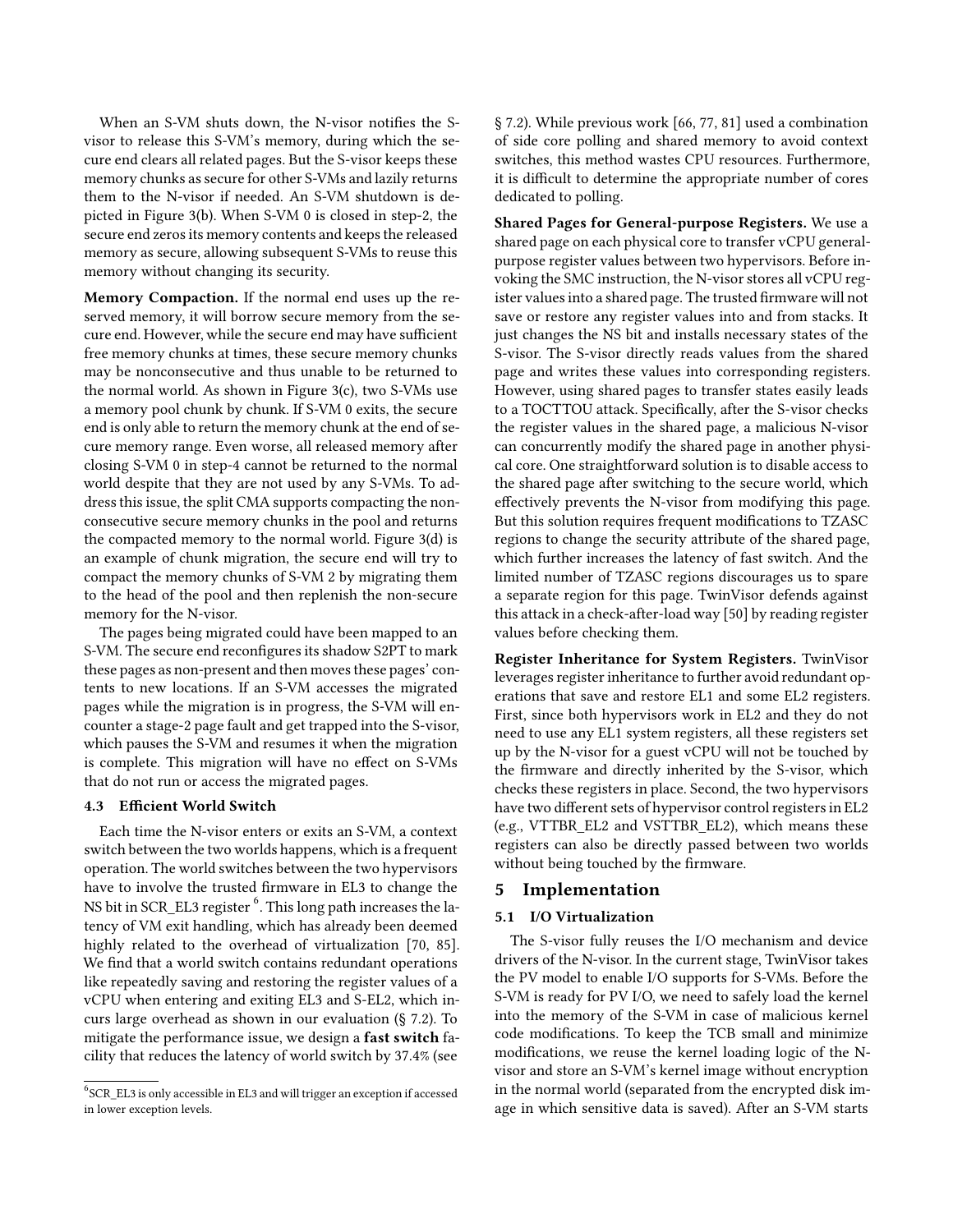to boot, the kernel image is loaded into the memory within a fixed GPA range. Before the S-visor synchronizes a mapping into the shadow S2PT, it will check the integrity of the page if the GPA falls into the range of the kernel image.

Shadow PV I/O. TwinVisor uses shadow I/O rings and shadow DMA buffers to be transparent to S-VMs and reuse existing PV I/O code without modification. In the current implementation of Linux, both I/O rings and DMA buffers are allocated from the secure memory of S-VMs, which is inaccessible to the N-visor. Therefore, the S-visor duplicates I/O rings and DMA buffers in the normal memory for the Nvisor, and synchronizes I/O requests and DMA data between two worlds for shadowing. Take the shadow I/O ring for example, when a frontend driver in an S-VM issues an I/O request, the S-visor copies the request from the S-VM (secure) to the I/O ring (non-secure). Conversely, if the backend driver in the N-visor raises an I/O completion interrupt, the Svisor synchronizes the I/O ring (non-secure) to the shadow one (secure) and redirects the interrupt to the S-VM.

However, the shadow I/O ring will bring non-negligible overhead for applications, especially network-intensive ones that involve large numbers of small network packets. Frequent network packets require low-latency I/O ring synchronization to achieve good performance. In the vanilla case, the frontend and the backend drivers use shared memory for the I/O ring so that they know the I/O handling progress of each other in real time, reducing the frequency of interrupts. But in TwinVisor, the shadow I/O ring is not shared memory between the two drivers and the synchronization brings a large time window during which the two drivers are unaware of the I/O progress. So they have to send more interrupt notifications to synchronize shadow I/O ring, leading to a larger runtime overhead. We optimize this by leveraging routine VM exits caused by WFx instructions and physical IRQs to piggyback the updates of the TX shadow I/O ring. These VM exits trap into the S-visor, which then synchronizes the shadow I/O ring in time. The piggyback technique greatly improves network-intensive applications. For example, the normalized overhead of Memcached in a 4-vCPU S-VM drops from 22.46% to 3.38%.

#### 5.2 Prototypes for Evaluations

At the time of writing, there is still no commercially available hardware supporting ARMv8.4-A (Secure-EL2).

Functional Evaluation. We validate the design of the TwinVisor by implementing a prototype on ARM Fixed Virtual Platform (FVP) [\[9](#page-14-34)] with full-featured S-EL2 enabled, which is an official full-system ARM simulator and has been used by previous work [\[48](#page-15-19)] for testing functional correctness. This prototype helps confirm that TwinVisor will function well on future commercial hardware.

Performance Evaluation. To evaluate the performance of TwinVisor, we use a development board with a Hisilicon

Kirin 990 [\[20\]](#page-14-35)) SoC, which supports N-EL2 and Virtualization Host Extension (VHE) [\[27\]](#page-14-36), working similarly to the hardware with S-EL2 enabled. The device manufacturer also provides the source code of the firmware in EL3 and their internal Linux. We move the S-visor from the secure world to the normal world, which means both the N-visor and the S-visor now run in N-EL2. All S-VMs thus run in N-EL1 and N-EL0. To manage S-VMs, the N-visor still gets trapped into the firmware in EL3, which then forwards the control flow to the S-visor in N-EL2. Since the S-visor is unable to control TZASC registers in N-EL2, we emulate all the TZASCrelated operations by delaying for different time periods, whose lengths are equal to those of the same operations we have measured in the secure world on this device.

|                                                                                            | <b>Lines of Code</b>              |  |  |  |
|--------------------------------------------------------------------------------------------|-----------------------------------|--|--|--|
| $\begin{array}{ l } \text{S-visor} & \text{5.8K} \\ \text{TF-A} & \text{1.9K} \end{array}$ | 1.9K (w/o S-EL2) / 163 (w/ S-EL2) |  |  |  |
| Linux                                                                                      | 906                               |  |  |  |
| QEMU                                                                                       | 70                                |  |  |  |

Table 2. The code size of the prototype system of TwinVisor.

#### 5.3 Implementation Complexity

We run *cloc* [\[15](#page-14-37)] tool to measure the code size of TwinVisor. The code size of the S-visor is around 5.8K LoCs (4.7K lines of C and 1.1K lines of assembly), which is much smaller than existing TEE kernels (e.g., Linaro TEE with 110K LoC). The small code size makes formal verification feasible, just as SeKVM (3.8K LOC) [\[63\]](#page-15-20), CertiKOS (9K LOC) [\[51\]](#page-15-21), and seL4 (10K LOC) [\[58\]](#page-15-22), which would be our future work. We use KVM in Linux kernel v4.14 to be the N-visor: 90 LoCs of existing files are modified and 816 LoCs of new files are added to implement the fast switch (130 LoCs) and the split CMA (686 LoCs). For the trusted firmware, we have to add much code (1.9K LoCs) in the Trusted Firmware-A (TF-A) v1.5 on the Kirin 990 to support the S-visor in N-EL2 for performance measurement. Most of the added code is for the fast switch between the N-visor and the S-visor in the N-EL2. If the hardware supports S-EL2, we just need to add 163 LoCs (94 lines of C, 69 lines of assembly) to support the S-EL2 bootstrap and the fast switch. Finally, we add less than 70 LoCs to QEMU v4.2.0 to support the shadow PV I/O.

## 6 Security Analysis and Evaluation

#### 6.1 Security Analysis

This section enumerates six properties of TwinVisor and shows how these properties protect S-VMs.

Property 1: The firmware and the S-visor are trusted during the system's lifetime. Device vendors provide the secure boot of TrustZone to guarantee the integrity of the firmware and the S-visor during bootstrapping. When the system is booted, remote attackers can come from the normal world or S-VMs. Attackers from the normal world cannot access the firmware and the S-visor since they are isolated by TrustZone and secure memory. As for malicious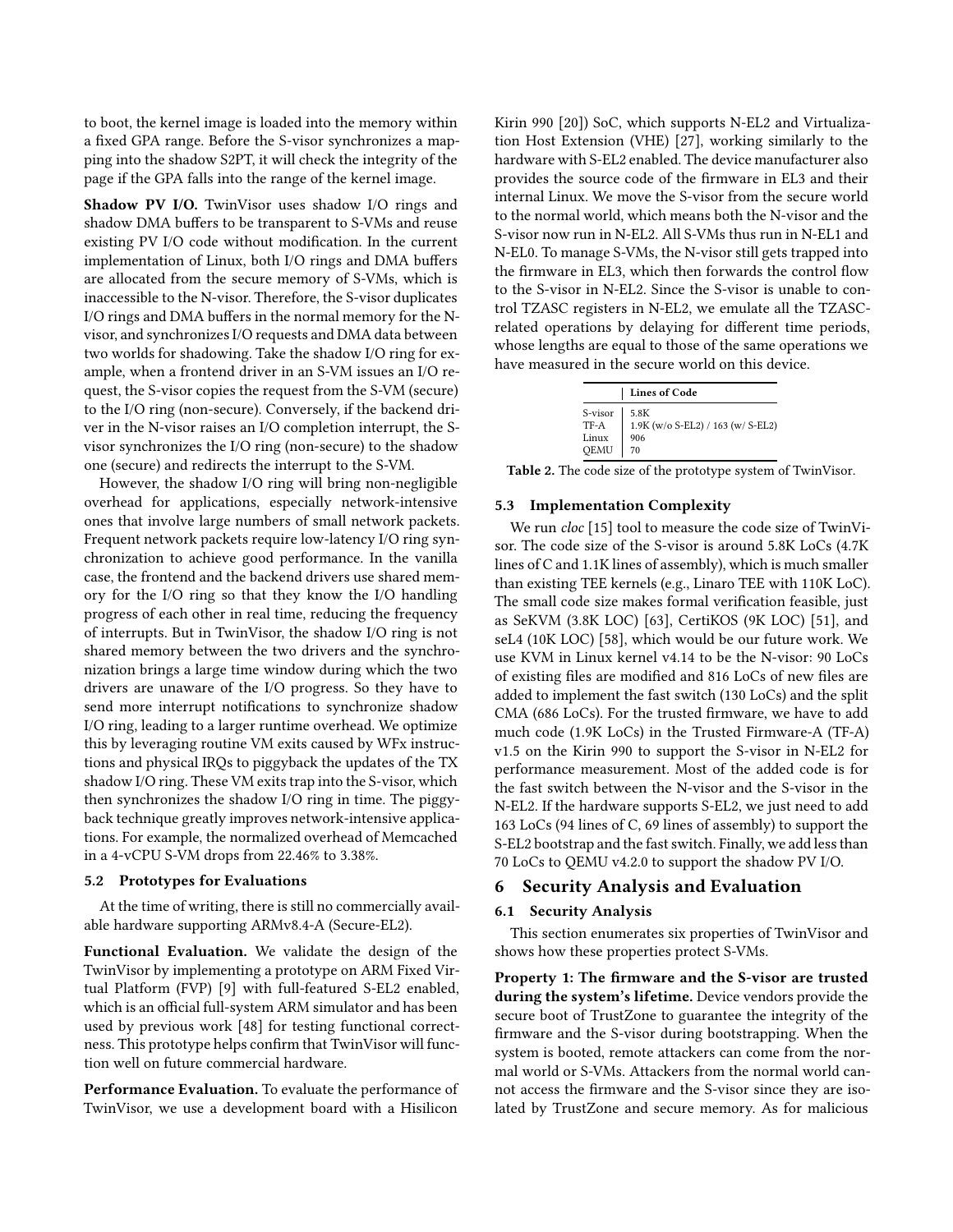S-VMs in the S-EL1, the S-visor residing in the more privileged S-EL2 leverages a separate address space to defend itself. Besides, the S-visor prevents attackers from maliciously changing hardware behaviors by the horizontal trap (§ [4.1\)](#page-4-0).

Property 2: The integrity of S-VMs' kernel images is enforced by the S-visor. An S-VM's kernel image is loaded into the memory by the untrusted N-visor when the S-VM starts to boot. Based on Property 1, before a kernel page takes effect, the trusted S-visor first turns the page into secure memory and then checks its integrity. Therefore, a malicious N-visor cannot touch the kernel image after loading it into the memory, and the S-visor can ensure only the verified kernel takes effect.

Property 3: Each S-VM's CPU register states are protected by the S-visor. Based on Property 1, the trusted Svisor protects S-VMs' CPU register states in two ways. First, it saves registers before entering the N-visor and compares the saved values with new ones after returning back. As a result, the N-visor is unable to hijack the control flow of S-VMs by tampering registers such as link registers (LR, ELR) and page table base registers (TTBR). Second, it hides the general-purpose registers by randomizing them. Thus, the N-visor cannot obtain sensitive data through S-VMs' registers.

Property 4: Each S-VM's memory is isolated from other S-VMs and the normal world. Based on Property 1, isolations between S-VMs are enforced by the shadow S2PTs maintained by the trusted S-visor. The normal world has no access to S-VMs' memory and shadow S2PTs in the secure memory. A compromised N-visor may try to leak S-VMs' data by mapping their pages to a malicious S-VM. However, the S-visor keeps track of the ownership of physical pages. Before synchronizing mappings to shadow S2PTs (§ [4.1\)](#page-4-0), the S-visor verifies the page ownership and ensures that no two S-VMs share a page. Besides, the S-visor can leverage ARM SMMU [\[10](#page-14-38), [67](#page-15-23)] to defeat DMA attacks.

Property 5: Each S-VM's I/O data is protected by the S-visor. TwinVisor assumes that S-VMs utilize end-to-end encryption and integrity checking to protect their I/O data. If any plaintext I/O data and encryption keys stay in the S-VM's CPU registers or memory pages, they cannot be leaked to the N-visor due to Property 3 and 4. The shadow I/O mechanism (§ [5.1\)](#page-7-2) further ensures that any data copied to the normal memory has already been encrypted and thus cannot reveal any sensitive information. The integrity checking performed by S-VMs ensures that malicious code or data pages constructed by attackers will not be used.

Property 6: All data and the control flow of each S-VM are protected by the S-visor. Based on Property 1, the firmware and the S-visor cannot be compromised by remote attackers. Combined with Properties 3 and 4, attackers are

unable to access S-VMs' CPU register states or memory even if they compromise the N-visor or collude with a malicious S-VM. Along with Property 5, all data and the control flow of S-VMs are protected from remote attackers.

## 6.2 Security Evaluation against CVEs

To verify the security of TwinVisor in real-world scenarios, we analyze KVM CVEs relevant to our threat model and apply them to TwinVisor's architecture. Table [3](#page-9-0) lists representative CVEs with security threats in the last five years. The CVEs listed primarily aim to gain complete control of, execute arbitrary code in, and disclose sensitive information from the N-visor in order to compromise the data of VMs. Initially, remote attackers can either connect to the system through VMs, or login into the N-visor as unprivileged users. By leveraging vulnerabilities (e.g., buffer overflow, use-afterfree), attackers are able to breach the normal execution of the N-visor and access the data of S-VMs.

<span id="page-9-0"></span>

| Type                                                                           | <b>CVEs</b>                                                                                                                                           |
|--------------------------------------------------------------------------------|-------------------------------------------------------------------------------------------------------------------------------------------------------|
| Privilege Escalation<br>Remote Code Execution<br><b>Information Disclosure</b> | CVE-2019-6974, CVE-2019-14821,<br>CVE-2018-10901<br>CVE-2020-3993, CVE-2018-18021<br>CVE-2021-22543, CVE-2020-36313,<br>CVE-2019-7222, CVE-2017-17741 |

Table 3. Representative KVM CVEs in recent five years.

However, as TwinVisor inherently distrusts the N-visor, none of the above attacks can threaten S-VMs. We also simulate three attacks assuming that the N-visor has been controlled by remote attackers. First, the N-visor mapped a secure memory page of the S-visor in its own page table and tried to read the content of this page. An exception triggered by TZASC was taken to the trusted firmware and reported to the S-visor. Then, the N-visor tried to corrupt the PC register value of an S-VM. The S-visor detected the abnormal value by comparing it with the previously stored one. Next, the N-visor mapped a secure memory page belonging to an S-VM in the non-secure S2PT of another S-VM, attempting to synchronize this page into the latter's secure S2PT. As expected, the S-visor detected and rejected this attempt.

## 7 Performance Evaluation

#### 7.1 Experimental Setup

We run experiments on a Kirin 990 development board with 2 Cortex-A76 big cores (2.86 GHz), 2 Cortex-A76 middle cores (2.36 GHz) and 4 Cortex-A55 small cores (1.95 GHz). All these cores are ARMv8.2. To prevent the performance instability caused by the asymmetric multi-core architecture, we only enable 4 Cortex-A55 cores in our evaluation. The development board has 8GB RAM and 256GB ROM. For network related benchmarks, we build a local area network (LAN) between the device and an x86-64 PC by USB tethering through a USB Type-C connection. The PC is equipped with a 6-core Intel i7-8700 CPU and 32GB RAM. The servers of these benchmarks are placed in on-device VMs and the clients are in a Ubuntu-18.04 VM on PC.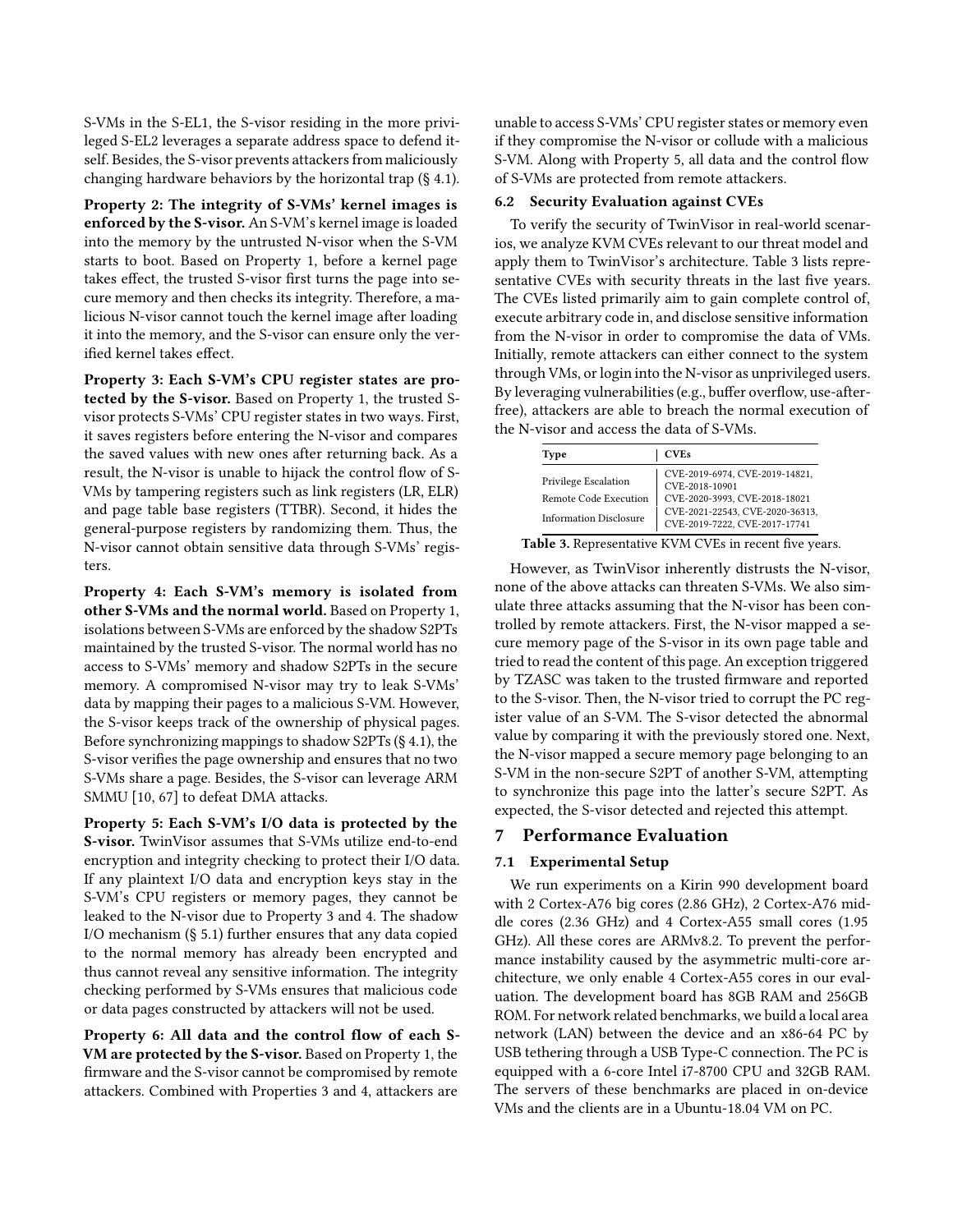The firmware in EL3 is TF-A v1.5. The N-visor is a Linux kernel 4.14 that is slightly modified to support the Kirin 990. It uses QEMU v4.2.0 to manage all N-VMs and S-VMs, each of which runs Linux kernel 4.15 and contains an 8GB disk image file.

<span id="page-10-1"></span>

| Operation Vanilla |        | TwinVisor | Overhead |
|-------------------|--------|-----------|----------|
| Hypercall         | 3.258  | 5.644     | 73.24%   |
| Stage2 #PF        | 13.249 | 18.383    | 38.75%   |
| Virtual IPI       | 8.254  | 13.102    | 58.74%   |

<span id="page-10-0"></span>Table 4. A comparison of various architectural operations between TwinVisor and Vanilla. (Unit: cycles)

#### 7.2 Microbenchmarks

First, we run microbenchmarks to quantify the slowdown of several frequently-used hypervisor primitives, including the round trip of hypercall, stage-2 page fault handling and virtual IPI sending. We leverage PMCCNTR\_EL0 to measure CPU cycles. Table [4](#page-10-1) shows the average costs of these operations in TwinVisor and vanilla QEMU/KVM (hereinafter called Vanilla). Note that Vanilla runs VMs in the normal world without bothering EL3.

<span id="page-10-2"></span>

Figure 4. Breakdown comparisons between TwinVisor and Vanilla on hypercall and stage-2 page fault handling microbenchmarks. In (a), "w/ FS" and "w/o FS" on X-axis mean the fast switch is enabled and disabled, "smc/eret" represents SMC/ERET instructions, "gp-regs" and "sys-regs" mean state saving/restoring operations for general-purpose registers and EL1/EL2 registers, and "sec-check" stands for security check. In (b), "w/o shadow" and "w/ shadow" on X-axis mean shadow S2PT is disabled and enabled, "sync" stands for synchronization of shadow S2PT.

In the hypercall microbenchmark, an S-VM issues a null hypercall that directly returns without doing anything. The experiment is repeated 1 million times in a uniprocessor S-VM pinned to one physical core and we use the average cycle count. TwinVisor introduces about 73% performance overhead compared with Vanilla. We further break down the time costs of null hypercalls with and without fast switch. As shown in Figure [4\(](#page-10-2)a), the hypercalls with and without fast switch costs 5,644 and 9,018 cycles respectively. The fast switch accelerates the world switch because of two major factors: the shared page technique eliminates operations that redundantly save and restore general-purpose registers of the S-VM (1,089 cycles) and the register inheritance avoids the operations of saving and restoring EL1/EL2 registers (1,998 cycles). Saving and restoring general-purpose registers cost a lot if fast switch is disabled because there are

4 memory copies on the roundtrip path of a hypercall. Each copy involves 31 registers and costs more than 62 load/store operations (e.g., registers spilled to the stack). Therefore, 4 redundant memory copies and some unnecessary savings and restorings waste more than 300 load/store operations which cost 1,089 cycles in total.

For stage-2 page fault handling, we repeat reading four bytes from an unmapped page in an S-VM for 1 million times and calculate their average cycles. A read operation will trigger a stage-2 page fault that is handled by the N-visor. We measure the time duration before reading this page and after getting the content. The overhead is about 39% that mainly comes from the synchronization of shadow S2PT (2,043 cycles) and other operations in the trusted firmware and the S-visor (2,358 cycles). We also measure the cost of handling stage-2 page faults with shadow S2PT disabled, which means that the original S2PT prepared by the N-visor is directly used for the S-VM for performance comparison. Figure [4\(](#page-10-2)b) shows that TwinVisor without shadow S2PT saves 2,043 cycles because it no longer needs to validate and synchronize the modifications to shadow S2PT.

For virtual IPI sending, we measure the cycles of sending an IPI from a vCPU that will invoke an empty function on the other vCPU and wait until the function returns. The average overhead is about 59%.

<span id="page-10-3"></span>

| Name         | Description                                                       |
|--------------|-------------------------------------------------------------------|
| Memcached    | Memcached v1.6.7 running the memaslap benchmark v1.0              |
|              | with a default 128 concurrency on the remote client to test       |
|              | transactions per second.                                          |
| Apache       | Apache Web server v2.4.34 using the ApacheBench v2.3 with         |
|              | 80 concurrency on the remote client to test the number of         |
|              | handled requests per second serving the index page.               |
| Hackbench    | Hackbench using Unix domain sockets and default 10 process        |
|              | groups running in 100 loops, measuring the time cost.             |
| <b>Untar</b> | Untar extracting the 5.8.13 Linux kernel tarball using the stan-  |
|              | dard tar utility, measuring the time cost.                        |
| Curl         | Curl v7.72.0 downloading a 10MB image from the Apache             |
|              | Web server to the remote client, measuring the time cost.         |
| MySQL        | MySQL v5.7.32 running sysbench v0.4.12 with 2 threads con-        |
|              | currently on the remote client to measure the time cost by        |
|              | an oltp test, the size of table is 1,000,000 and the test mode is |
|              | complex mode.                                                     |
| FileIO       | Fileio test in sysbench v0.4.12 with threads equal to the num-    |
|              | ber of vCPUs concurrently and 1GB file size in random read-       |
|              | /write mode.                                                      |
| Kbuild       | Compilation of the Linux 5.8.13 kernel using allnoconfig for      |
|              | aarch64 with gcc v7.3.0.                                          |
|              |                                                                   |

Table 5. Descriptions of application benchmarks

#### <span id="page-10-4"></span>7.3 Real-world Applications Performance

We further run real-world applications to evaluate the performance of TwinVisor (with shadow S2PT and fast switch enabled) compared with Vanilla. Table [5](#page-10-3) shows the applications we use and they cover CPU-intensive, memoryintensive and I/O-intensive situations. TLS/SSL connection is enabled in Curl and MySQL benchmarks, and we find that whether to enable TLS/SSL has little effect on their performance. Though ApacheBench also supports TLS/SSL, we still disable it because the throughput of Apache drops more than 92% (e.g., TPS drops from 1109 to 86 in a UP N-VM) if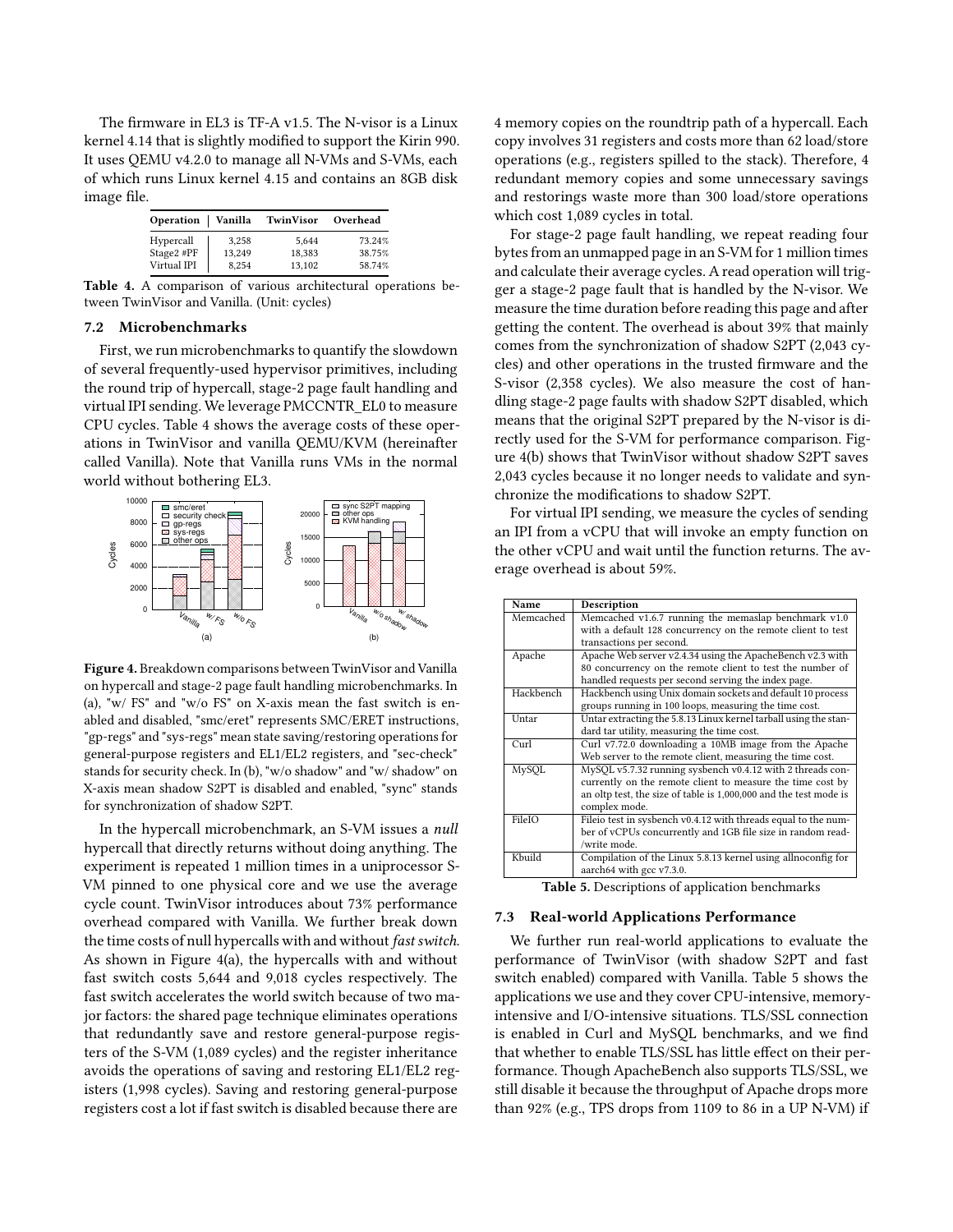using TLS/SSL, which cannot reflect the real performance of the application. We measure the performance of S-VMs with 1, 4, 8 vCPUs and 512MB memory. The 8-vCPU stands for the CPU oversubscription scenario.

<span id="page-11-0"></span>

Figure 5. Normalized performance of an S-VM and an N-VM in TwinVisor. (a), (b) and (c) show a UP S-VM, a 4-vCPU S-VM and an 8-vCPU S-VM while (d), (e) and (f) show a UP, a 4-vCPU and an 8-vCPU N-VM. The Y-axis is the normalized overhead of an application compared with that running in a Vanilla VM. Note: The Y-axis ranges of (a), (b), (c) and (d), (e), (f) are different. Absolute values of [UP, 4-vCPU, 8-vCPU] S-VMs are as follow: Memcached in TPS [4897.2, 17044.2, 16853.6], Apache in RPS [1109.8, 2949.7, 2605.6], MySQL in number of events [4165.6, 5222.4, 5095.6], Curl in seconds [0.345, 0.350, 0.342], FileIO in MB/s [29.2, 52.4, 48.6], Untar in seconds [280.574, 279.555, 282.587], Hackbench in seconds [1.694, 0.754, 1.709], Kbuild in seconds [619.725, 162.978, 194.839].

As shown in Figure [5,](#page-11-0) the performance gap between Twin-Visor and Vanilla is less than 5% in all benchmarks. This is because world switches and shadow operations occupy merely a small proportion of applications' effective execution time. Non-WFx exits, whose time cost directly affects applications' performance, only make up a small part of total time. As TwinVisor's overhead mainly comes from world switches during non-WFx exits, the overhead in application benchmarks is lower than the microbenchmark. Besides, the increased time cost of non-WFx exits leads to fewer WFx exits, which trades idle time for execution time in the S-VM and has just a little impact on application's overall performance. We first take Memcached as an example. The Memcached in the UP S-VM whose average TPS is 4,897 incurs 1.0% overhead compared with Vanilla. There are totally 133K VM exits during the test in TwinVisor while the counterpart in Vanilla has 162K VM exits. The difference between the number of VM exits mainly comes from WFx VM exits which happen when the vCPU is idle. According to the previous microbenchmarks, TwinVisor spends more time on world switching and thus has less idle time. As WFx VM exits take up over 70% CPU usage, the time cost by Svisor interceptions including shadow I/O operations occupies less than 2% CPU usage. The storage-intensive FileIO is another example, which is susceptible to extra memory

copies due to shadow I/O operations. The FileIO in the UP S-VM averagely achieves 29.24 MB/s bandwidth and incurs a miniscule overhead of 1.33%. This is because the shadow I/O ring operations just occupy 0.21% CPU usage and the shadow DMA buffers operations merely occupy 2.81% CPU usage. If we disable the shadow I/O operations, the overhead of the FileIO benchmark drops to 0.

According to our analysis, the worst case can be an application that repeatedly invokes hypercalls to the hypervisor and then returns immediately at a high frequency. The overhead of this case should be at the same level as the microbenchmark because the time cost of non-WFx VM exits becomes its bottleneck. But it is unlikely to find such an application in the real world.

Performance Impact on N-VMs: To check whether Twin-Visor will affect the performance of N-VMs, we repeat above application benchmarks in N-VMs with 1, 4, 8 vCPUs and 512MB memory. Figure [5\(](#page-11-0)d), Figure [5\(](#page-11-0)e) and Figure [5\(](#page-11-0)f) show that the N-VM in TwinVisor achieves less than 1.5% overhead compared with Vanilla. The slowdown is caused by the code added to the N-visor, which includes vCPU identifications (belongs to S-VM or N-VM) and integrating split CMA into the N-visor.

#### 7.4 Scalability

Scaling vCPU number: To show TwinVisor performs well enough with the growth of vCPU number, we evaluate Memcached in the S-VM with 1, 2, 4, 8 vCPUs and 512MB memory. The result is shown in Figure [6\(](#page-12-1)a). In comparison to Vanilla, the overhead of TwinVisor is less than 5% no matter how many vCPUs are given. As mentioned in § [7.3,](#page-10-4) VM exits caused by WFx for I/O operations in Memcached dominate the CPU usage. In the multi-vCPU cases, we find that WFx VM exits always occupy more than 70% CPU usage and the interceptions of all VM exits occupy less than 4%.

Scaling Memory: To show TwinVisor is scalable with the growth of the size of memory, we run Memcached benchmark in a 4-vCPU S-VM with 128MB, 256MB, 512MB and 1024MB memory and assign half of the S-VM's memory to the Memcached application. The result is shown in Figure [6\(](#page-12-1)b). In comparison to Vanilla, the overhead of Twin-Visor keeps below 5%, because the memory accesses of an S-VM in TwinVisor have no difference from an N-VM in Vanilla after mappings are established in S2PTs. Thus, Twin-Visor introduces no overhead as the size of memory grows. Scaling S-VM number: We first run Memcached, Apache, FileIO and Kbuild in 4 UP S-VMs and run them concurrently to show TwinVisor is scalable when multiple S-VMs run a mixed workload. To avoid interference, all S-VMs are pinned to different cores (2 S-VMs pinned to 1 core in the case of 8 S-VMs) and have 256MB memory. Figure [6\(](#page-12-1)c) shows that the maximum overhead of all benchmarks in the mixed workload is less than 6%. We also run the same benchmark in different numbers of UP S-VMs to show TwinVisor is scalable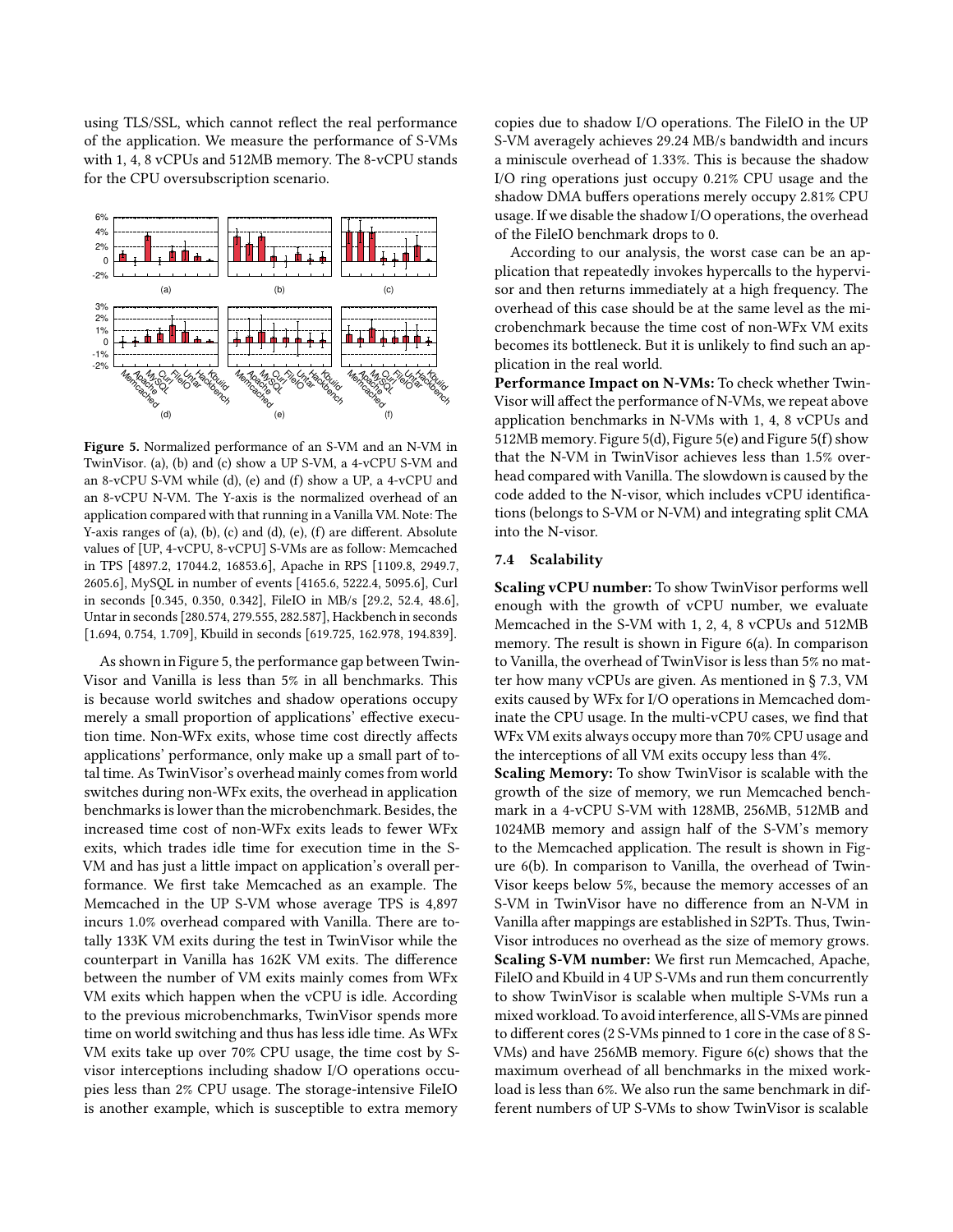when the number of S-VMs grows. As shown in Figure [6\(](#page-12-1)d), Figure [6\(](#page-12-1)e) and Figure [6\(](#page-12-1)f), the average performance of I/Ointensive and CPU-intensive workloads achieves less than 4% overhead compared with Vanilla. The low overhead can be explained by the fact that VM exits account for merely a small percentage out of the total time cost. Take Kbuild as an example, there are 1.5M VM exits throughout the compiling according to our measurement, occupying only 2.86% CPU usage. Moreover, TwinVisor introduces no resource contention since each S-VM has its own data structures.

<span id="page-12-1"></span>

Figure 6. Comparisons of scalability between TwinVisor and Vanilla. (a) and (b) show Memcached with the increasing number (size) of vCPUs and memory in an S-VM. (c) shows Memcached, Apache, FileIO and Kbuild in 4 UP S-VMs respectively. (d), (e) and (f) show average performance of the FileIO, Hackbench and Kbuild with the increasing number of S-VMs. The X-axis is the number (size) of vCPUs/memory/S-VMs, and the Y-axis is the normalized overhead compared with Vanilla. Note: The Y-axis ranges of (a), (b), (c) and (d), (e), (f) are different. Absolute values are as follow: (a) Memcached in TPS [4897.2, 12783.8, 17044.2, 16853.6], (b) Memcached in TPS [16944.4, 17059.0, 17044.2, 17319.2], (c) mixed performance [3927.4 TPS, 960.4 RPS, 26.5 MB/s, 692.13 s], (d) FileIO in MB/s [29.2, 24.8, 16.6, 14.4], (e) Hackbench in seconds [1.694, 2.304, 3.120, 4.478], (f) Kbuild in seconds [619.752, 642.819, 766.98, 1851.796].

## 7.5 Overhead of Split CMA

We also evaluate the overhead of allocation and compaction operations of split CMA. For allocation operations, we first measure the time of allocating a 4KB page with an active memory cache and the average cost is 722 cycles. For a 4KB page without an active cache, the split CMA has to get a new cache before allocation. When the memory pressure of the N-visor is low, getting a memory chunk unlikely needs to migrate pages. But producing an 8MB cache (i.e., 2048 pages) still averagely costs 874K cycles. The high cost is because an allocation from CMA requires multiple steps, such as locking pages to be allocated and updating memory pages in the bitmap. However, an S-VM needs a new 8MB allocation only when it uses up the previous 2048 pages, so that the frequency of cache allocations is very low. When

memory pressure is high, the split CMA must migrate pages away to make room. We leverage stress-ng [\[34\]](#page-14-39) tool to stress the memory on the N-visor and then measure the latency of 8MB chunk allocation. The average cost is 25M cycles (i.e., 13K cycles per page). The same operation under high memory pressure costs 6K cycles per page in Vanilla.

<span id="page-12-2"></span>

Figure 7. The impact of the number of migrated caches on Memcached using Memaslap benchmark. (a) shows the throughput of a UP S-VM with 512MB memory, while (b) shows the average throughput of 8 UP S-VMs with 256MB memory. The X-axis stands for different numbers of migrated caches in one compaction test. Note: the Y-axis starts from 4500 in (a) and 2200 in (b).

Compaction of an 8MB cache costs 24M cycles on average, including migrating pages of an S-VM and returning the free memory chunk to the N-visor. Moreover, we leverage Memcached to evaluate the performance impact of memory compactions. We first set up an S-VM with 1 vCPU and 512MB memory, allocating 450MB to the Memcached application and leaving the rest for kernel and other system services to make them runnable. We reserve nonconsecutive 512MB memory in the secure-world memory pool, which will be compacted to a consecutive region and then returned to the N-visor. We add a helper function in the N-visor to ask for a specific number of caches and trigger compactions in the secure world. The compactions are triggered at random times during the experiment. Figure [7\(](#page-12-2)a) shows the performance as the number of compacted memory caches grows exponentially from 1 (8MB) to 64 (512MB). The throughput of Memcached drops by 6.84% in the worst case when all 512MB caches are migrated. To further test multiple S-VMs scenarios, we repeat the test with 8 UP S-VMs with 256MB memory. As shown in Figure [7\(](#page-12-2)b), the average throughput of an S-VM only drops by 1.30% in the worst case. The overhead decreases because the overhead of compaction is amortized by multiple S-VMs.

# <span id="page-12-0"></span>8 Hardware Advice for Future ARM

Selective Transparent Instruction Trapping. To support the S-visor to monitor the N-visor in a transparent way, we propose to add a hypervisor register to future ARM hardware that is accessible only from S-EL2 and EL3. This register controls selective traps of sensitive instructions. Each bit in the register configures whether an instruction executed in N-EL2 should trigger a synchronized exception to S-EL2. For example, setting the bit controlling ERET to "1" means that if an ERET is executed in N-EL2, an exception is taken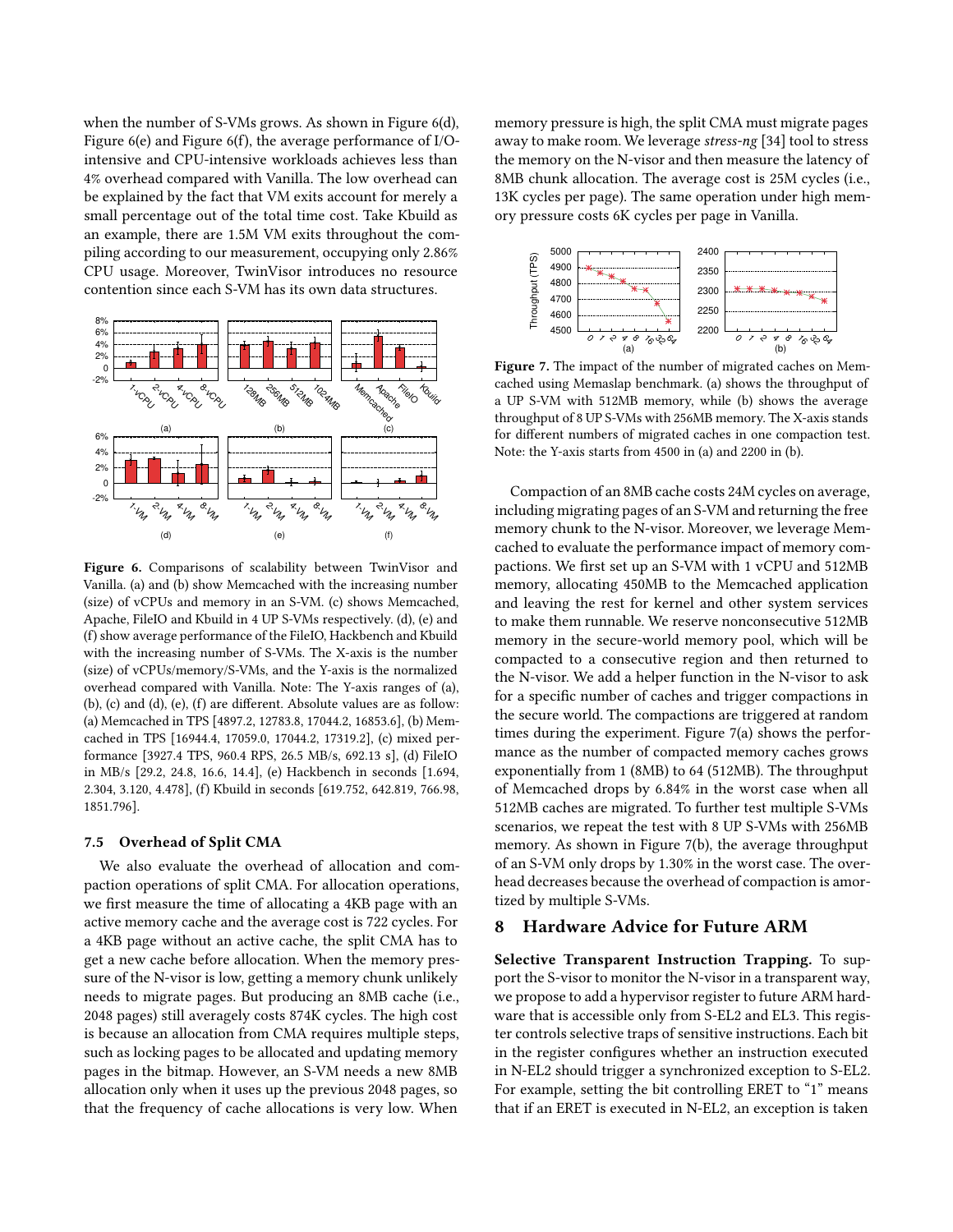to S-EL2. The proposed hardware extension places S-EL2 at a higher privilege level than N-EL2, facilitating the S-visor to supervise the N-visor's behaviors transparently. CCA can also benefit from this extension to transparently monitor the normal world's behaviors from Realm, which can avoid intrusively modifying the N-visor.

Fine-grained Secure Memory Configuration. The complex design of Split CMA can be optimized by making finegrained changes to the security attribute of memory pages. Though CCA introduces GPT to control memory accessibility at page granularity, the third-stage translation adds multiple page table walks for a memory access if the TLB misses. Given the current TLB reach has been low in data centers [\[39](#page-14-40)], GPT may bring non-trivial memory access overhead. Therefore, we propose to slightly extend the TZASC with a bitmap to indicate page security to reduce the overhead of multiple GPT accesses. Each bit in the bitmap represents one physical memory page. For example, a "0" means that the page can be accessed by both worlds while an "1" allows the page to be accessed by the secure world exclusively. For each memory access, TZASC refers to the bitmap according to the page's HPA and decides whether this access is legal by the bit value. Unlike GPT that must be controlled in EL3, the bitmap can be configured by the S-visor in S-EL2 to reduce the EL3-involved overhead. The memory consumption of the bitmap is small: a bitmap of 256GB physical memory consumes only 8MB (0.003% of total). Besides, reading the bitmap results in an additional memory access that increases the memory access latency. Buffering the bitmap entries in CPU caches can boost the bitmap lookup.

Direct World Switch. We also propose that the hardware supports direct world switches between N-EL2 and S-EL2. According to our microbenchmark, the overhead of Twin-Visor mainly comes from the costly world switches through EL3. If the hardware supports directly switching between N-EL2 and S-EL2, the overhead will be reduced a lot due to the elimination of processing in EL3. This extension can further reduce the overhead of fast switch. A trap/return-like mechanism is needed for the software to directly switch between two worlds, which benefits the transparent instruction trapping as well since any exception triggered in N-EL2 can be taken to S-EL2 without bothering EL3. A new S-EL2 vector base address register is also necessary, which holds the handler base address for exceptions taken to S-EL2. With this extension, CCA can accelerate world switches between Realm and the normal world as well.

# 9 Related Work

In addition to the confidential computing solutions introduced in § [2.1,](#page-1-1) this section describes other prior work related to TwinVisor.

ARM Virtualization. The hardware virtualization for ARM has been enabled since ARMv8.0 and KVM/ARM introduced the split-mode virtualization, which runs a lowvisor in EL2 to help manage hypervisor-related registers and forward control flows between VMs and the highvisor. HypSec [\[62](#page-15-24)] utilizes the split-mode architecture to defend VM privacy against malicious hypervisors. But its VMs still fail to benefit from the security features provided by Trust-Zone. TwinVisor leverages the hardware isolation of Trust-Zone to guard S-VMs from the entire normal world.

Systems based on ARM TrustZone. Before S-EL2, some systems utilize software techniques to support multiple virtual TEE-Kernel instances in the secure world simultaneously [\[44,](#page-15-25) [53](#page-15-10), [60,](#page-15-26) [64](#page-15-27)]. TEEv [\[64](#page-15-27)] utilizes the same privilege isolation to run the TEE instances and TEE-visor in the same privilege level while enforcing isolation among them inside TrustZone. Though TEEv theoretically supports running full-fledged Linux, it has to add more functionalities and inevitably increase the complexity of the TEE-visor. vTZ [\[53](#page-15-10)] creates a virtual TrustZone instance for each normal world VM. Similar to TwinVisor, it also decouples security from management by reusing Xen hypervisor. But vTZ does not leverage secure memory to protect virtual TrustZone instances and assumes that TAs in the virtual TrustZone are invoked by normal applications infrequently. Hence, the design of vTZ would incur non-trivial overhead for a normal VM due to the numerous costly world switches.

With S-EL2, Hafnium [\[19](#page-14-41)] runs an independent hypervisor in the secure world to virtualize multiple simple TEE OSes. It requires modifications of existing Trusted Applications (TAs) and Client Applications (CAs) to communicate through new SMC interfaces. By contrast, TwinVisor focuses on supporting unmodified complex OSes such as Linux for universal applications.

## 10 Conclusion

TwinVisor is the first hardware-isolated system that utilizes ARM S-EL2 to provide confidential VMs for ARM platforms. It decouples security protection from resource management and reuses a full-fledged N-visor to minimize the size of S-visor. Performance evaluation showed that TwinVisor incurs less than 5% overhead for all applications on SMP VMs.

# Acknowledgments

We sincerely thank our shepherd Raluca Ada Popa and anonymous reviewers for their insightful suggestions. Besides, we thank HiSilicon for providing a testbed for our evaluation. This work was supported in part by the National Key Research & Development Program of China (No. 2020YFB2104100), and the National Natural Science Foundation of China (No. 62002218, 61972244, U19A2060, 61925206). Zeyu Mi (yzmizeyu@sjtu.edu.cn) is the corresponding author.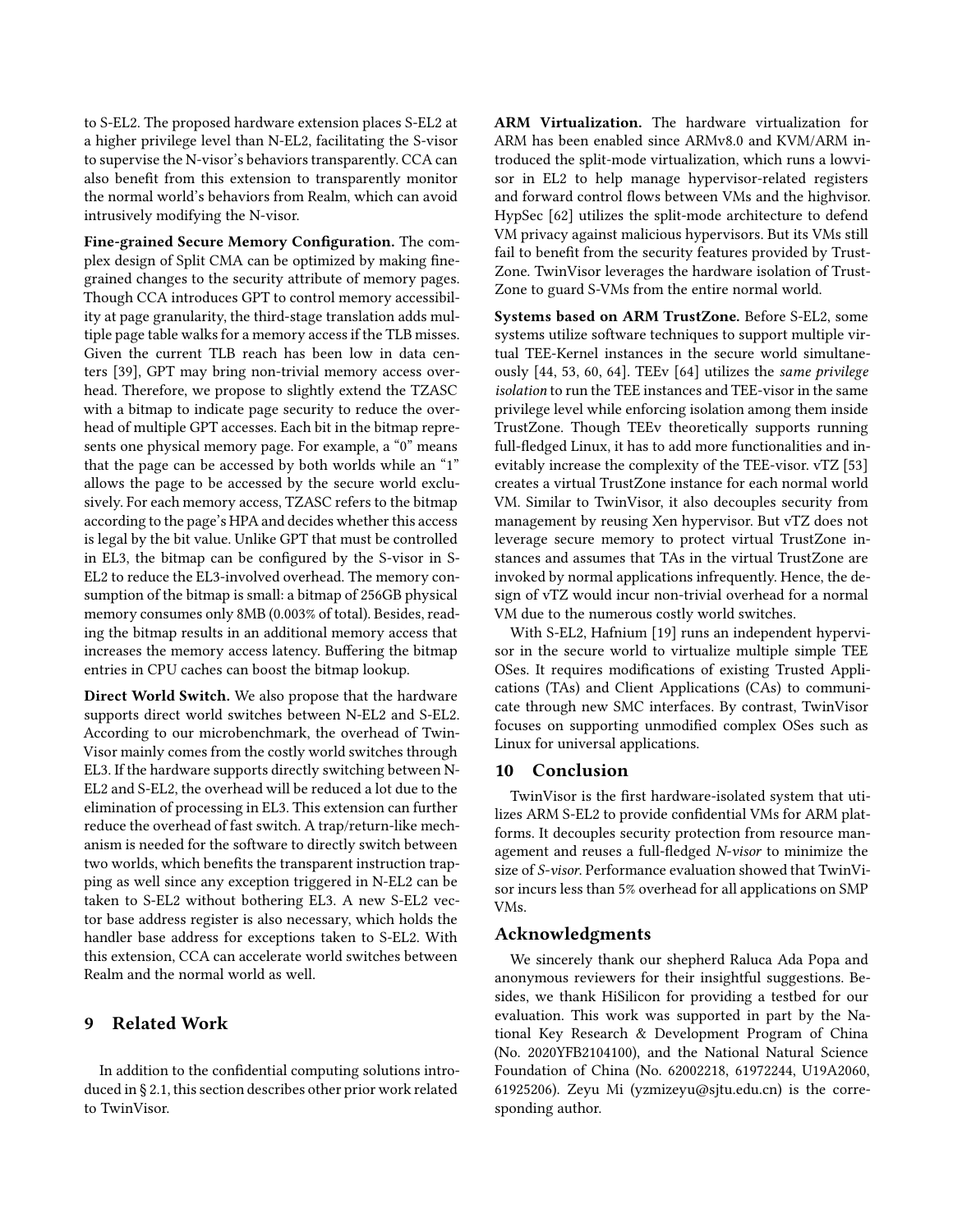# References

- <span id="page-14-4"></span>[1] Amd secure encrypted virtualization (sev). [https://developer.amd.](https://developer.amd.com/sev/) [com/sev/.](https://developer.amd.com/sev/) Referenced September 2021.
- <span id="page-14-5"></span>[2] Amd sev-snp: Strengthening vm isolation with itegrity protection and more. [https://www.amd.com/system/files/TechDocs/](https://www.amd.com/system/files/TechDocs/SEV-SNP-strengthening-vm-isolation-with-integrity-protection-and-more.pdf) [pdf.](https://www.amd.com/system/files/TechDocs/SEV-SNP-strengthening-vm-isolation-with-integrity-protection-and-more.pdf) Referenced September 2021.
- <span id="page-14-27"></span>[3] Arm architecture reference manual armv8, for armv8-a architecture profile. [https://developer.arm.com/architectures/](https://developer.arm.com/architectures/architecture-security-features/threats-andcountermeasures#specbar) [architecture-security-features/threats-andcountermeasures#specbar.](https://developer.arm.com/architectures/architecture-security-features/threats-andcountermeasures#specbar) Referenced September 2021.
- <span id="page-14-11"></span>[4] Arm cca future enablement plans. [https://static.linaro.org/connect/](https://static.linaro.org/connect/armcca/presentations/CCATechEvent-210623-MC.pdf) [armcca/presentations/CCATechEvent-210623-MC.pdf.](https://static.linaro.org/connect/armcca/presentations/CCATechEvent-210623-MC.pdf) Referenced September 2021.
- <span id="page-14-23"></span>[5] Arm cca hardware architecture. [https://developer.arm.com/](https://developer.arm.com/documentation/ddi0615/latest/) [documentation/ddi0615/latest/.](https://developer.arm.com/documentation/ddi0615/latest/) Referenced September 2021.
- <span id="page-14-24"></span>[6] Arm cca hardware architecture. [https://static.linaro.org/connect/](https://static.linaro.org/connect/armcca/presentations/CCATechEvent-210623-CGT-2.pdf) [armcca/presentations/CCATechEvent-210623-CGT-2.pdf.](https://static.linaro.org/connect/armcca/presentations/CCATechEvent-210623-CGT-2.pdf) Referenced September 2021.
- <span id="page-14-10"></span>[7] Arm confidential compute architecture. [https://](https://www.arm.com/why-arm/architecture/security-features/arm-confidential-compute-architecture) [www.arm.com/why-arm/architecture/security-features/](https://www.arm.com/why-arm/architecture/security-features/arm-confidential-compute-architecture) [arm-confidential-compute-architecture.](https://www.arm.com/why-arm/architecture/security-features/arm-confidential-compute-architecture) Referenced September 2021.
- <span id="page-14-22"></span>[8] Arm corelink tzc-400 trustzone address space controller technical reference manual. [https://developer.arm.com/documentation/ddi0504/](https://developer.arm.com/documentation/ddi0504/c/) [c/.](https://developer.arm.com/documentation/ddi0504/c/) Referenced September 2021.
- <span id="page-14-39"></span><span id="page-14-34"></span>[9] Arm fixed virtual platforms. [https://developer.arm.com/](https://developer.arm.com/tools-and-software/simulation-models/fixed-virtual-platforms) [tools-and-software/simulation-models/fixed-virtual-platforms.](https://developer.arm.com/tools-and-software/simulation-models/fixed-virtual-platforms) Referenced September 2021.
- <span id="page-14-38"></span>[10] Arm system memory management unit architecture specification, smmu architecture version 3. [https://developer.arm.com/](https://developer.arm.com/documentation/ihi0070/latest) [documentation/ihi0070/latest.](https://developer.arm.com/documentation/ihi0070/latest) Referenced September 2021.
- <span id="page-14-30"></span><span id="page-14-20"></span>[11] Aws custom image. [https://docs.aws.amazon.com/vm-import/latest/](https://docs.aws.amazon.com/vm-import/latest/userguide/vmie_prereqs.html) [userguide/vmie\\_prereqs.html.](https://docs.aws.amazon.com/vm-import/latest/userguide/vmie_prereqs.html) Referenced September 2021.
- <span id="page-14-8"></span>[12] Aws graviton processor. [https://aws.amazon.com/ec2/graviton/.](https://aws.amazon.com/ec2/graviton/) Referenced September 2021.
- <span id="page-14-28"></span><span id="page-14-16"></span>[13] Aws nitro enclaves. [https://aws.amazon.com/ec2/nitro/](https://aws.amazon.com/ec2/nitro/nitro-enclaves/) [nitro-enclaves/.](https://aws.amazon.com/ec2/nitro/nitro-enclaves/) Referenced September 2021.
- <span id="page-14-17"></span>[14] Azure confidential computing. [https://azure.microsoft.com/en-us/](https://azure.microsoft.com/en-us/solutions/confidential-compute/) [solutions/confidential-compute/.](https://azure.microsoft.com/en-us/solutions/confidential-compute/) Referenced September 2021.
- <span id="page-14-37"></span><span id="page-14-12"></span>[15] cloc: Count lines of code. [https://github.com/AlDanial/cloc.](https://github.com/AlDanial/cloc) Referenced September 2021.
- <span id="page-14-33"></span><span id="page-14-14"></span>[16] A deep dive into cma. [https://lwn.net/Articles/486301/.](https://lwn.net/Articles/486301/) Referenced September 2021.
- <span id="page-14-1"></span>[17] Google cloud confidential virtual machines. [https://www.wired.com/](https://www.wired.com/story/google-cloud-confidential-virtual-machines/) [story/google-cloud-confidential-virtual-machines/.](https://www.wired.com/story/google-cloud-confidential-virtual-machines/) Referenced September 2021.
- <span id="page-14-40"></span><span id="page-14-31"></span>[18] Google custom image. [https://cloud.google.com/compute/](https://cloud.google.com/compute/confidential-vm/docs/how-to-byoi) [confidential-vm/docs/how-to-byoi.](https://cloud.google.com/compute/confidential-vm/docs/how-to-byoi) Referenced September 2021.
- <span id="page-14-41"></span>[19] Hafnium architecture. [https://review.trustedfirmware.org/plugins/](https://review.trustedfirmware.org/plugins/gitiles/hafnium/hafnium/+/HEAD/docs/Architecture.md) [gitiles/hafnium/hafnium/+/HEAD/docs/Architecture.md.](https://review.trustedfirmware.org/plugins/gitiles/hafnium/hafnium/+/HEAD/docs/Architecture.md) Referenced September 2021.
- <span id="page-14-35"></span><span id="page-14-0"></span>[20] Hisilicon kirin 990 5g. [https://www.hisilicon.com/en/products/Kirin/](https://www.hisilicon.com/en/products/Kirin/Kirin-flagship-chips/Kirin-990) [Kirin-flagship-chips/Kirin-990.](https://www.hisilicon.com/en/products/Kirin/Kirin-flagship-chips/Kirin-990) Referenced September 2021.
- <span id="page-14-19"></span>[21] How 3rd generation intel® xeon® scalable processor platforms support 1 tb epcs. [https://www.intel.com/content/www/us/en/support/](https://www.intel.com/content/www/us/en/support/articles/000059614/software/intel-security-products.html) [articles/000059614/software/intel-security-products.html.](https://www.intel.com/content/www/us/en/support/articles/000059614/software/intel-security-products.html) Referenced September 2021.
- <span id="page-14-15"></span><span id="page-14-9"></span>[22] Huawei cloud elastic cloud server. [https://www.huaweicloud.com/](https://www.huaweicloud.com/en-us/product/ecs.html) [en-us/product/ecs.html.](https://www.huaweicloud.com/en-us/product/ecs.html) Referenced September 2021.
- <span id="page-14-29"></span><span id="page-14-18"></span>[23] Intel software guard extensions programming reference, 2014. [https://](https://software.intel.com/content/dam/develop/public/us/en/documents/intel-sgx-developer-guide.pdf) [software.intel.com/content/dam/develop/public/us/en/documents/](https://software.intel.com/content/dam/develop/public/us/en/documents/intel-sgx-developer-guide.pdf) [intel-sgx-developer-guide.pdf.](https://software.intel.com/content/dam/develop/public/us/en/documents/intel-sgx-developer-guide.pdf) Referenced September 2021.
- <span id="page-14-6"></span>[24] Intel® trust domain cpu architectural extensions. [https://](https://software.intel.com/content/dam/develop/external/us/en/documents/intel-tdx-cpu-architectural-specification.pdf) [software.intel.com/content/dam/develop/external/us/en/documents/](https://software.intel.com/content/dam/develop/external/us/en/documents/intel-tdx-cpu-architectural-specification.pdf)

[intel-tdx-cpu-architectural-specification.pdf.](https://software.intel.com/content/dam/develop/external/us/en/documents/intel-tdx-cpu-architectural-specification.pdf) Referenced September 2021.

- <span id="page-14-36"></span><span id="page-14-32"></span><span id="page-14-26"></span><span id="page-14-25"></span><span id="page-14-21"></span><span id="page-14-13"></span><span id="page-14-7"></span><span id="page-14-3"></span><span id="page-14-2"></span>[25] Intel® trust domain extensions (intel® tdx). [https://](https://software.intel.com/content/www/us/en/develop/articles/intel-trust-domain-extensions.html) [software.intel.com/content/www/us/en/develop/articles/](https://software.intel.com/content/www/us/en/develop/articles/intel-trust-domain-extensions.html) [intel-trust-domain-extensions.html.](https://software.intel.com/content/www/us/en/develop/articles/intel-trust-domain-extensions.html) Referenced September 2021.
- [SEV-SNP-strengthening-vm-isolation-with-integrity-protection-and-more.](https://www.amd.com/system/files/TechDocs/SEV-SNP-strengthening-vm-isolation-with-integrity-protection-and-more.pdf) [26] Kvm: Kernel-based virtual machine. [https://www.linux-kvm.org/.](https://www.linux-kvm.org/) Referenced September 2021.
	- [27] Learn the architecture: Aarch64 virtualization. [https://developer.arm.](https://developer.arm.com/documentation/102142/0100/Virtualization-Host-Extensions) [com/documentation/102142/0100/Virtualization-Host-Extensions.](https://developer.arm.com/documentation/102142/0100/Virtualization-Host-Extensions) Referenced September 2021.
	- [28] Let's encrypt stats. [https://letsencrypt.org/stats/.](https://letsencrypt.org/stats/) Referenced September 2021.
	- [29] Leveraging amd sev in the ibm hybrid cloud. [https://www.ibm.com/](https://www.ibm.com/blogs/research/2020/11/amd-sev-ibm-hybrid-cloud/) [blogs/research/2020/11/amd-sev-ibm-hybrid-cloud/.](https://www.ibm.com/blogs/research/2020/11/amd-sev-ibm-hybrid-cloud/) Referenced September 2021.
	- [30] Marketsandmarkets: Encryption software market, global forecast to 2025. [https://www.marketsandmarkets.com/Market-Reports/](https://www.marketsandmarkets.com/Market-Reports/encryption-software-market-227254588.html) [encryption-software-market-227254588.html.](https://www.marketsandmarkets.com/Market-Reports/encryption-software-market-227254588.html) Referenced September 2021.
	- [31] Microsoft becomes the first major cloud provider to offer confidential virtual machines. [https://mspoweruser.com/](https://mspoweruser.com/microsoft-cloud-provider-confidential-virtual-machines/) [microsoft-cloud-provider-confidential-virtual-machines/.](https://mspoweruser.com/microsoft-cloud-provider-confidential-virtual-machines/) Referenced September 2021.
	- [32] Oracle custom image. [https://docs.oracle.com/en-us/iaas/Content/](https://docs.oracle.com/en-us/iaas/Content/Compute/Tasks/importingcustomimagelinux.htm) [Compute/Tasks/importingcustomimagelinux.htm.](https://docs.oracle.com/en-us/iaas/Content/Compute/Tasks/importingcustomimagelinux.htm) Referenced September 2021.
	- [33] Protecting vm register state with sev-es. [https://www.amd.com/](https://www.amd.com/system/files/TechDocs/Protecting%20VM%20Register%20State%20with%20SEV-ES.pdf) [system/files/TechDocs/Protecting%20VM%20Register%20State](https://www.amd.com/system/files/TechDocs/Protecting%20VM%20Register%20State%20with%20SEV-ES.pdf) [%20with%20SEV-ES.pdf.](https://www.amd.com/system/files/TechDocs/Protecting%20VM%20Register%20State%20with%20SEV-ES.pdf) Referenced September 2021.
	- [34] stress-ng: stress testing a computer system in various selectable ways. [https://github.com/ColinIanKing/stress-ng.](https://github.com/ColinIanKing/stress-ng) Referenced September 2021.
	- [35] Supporting intel® sgx on multi-socket platforms. [https://www.intel.](https://www.intel.com/content/dam/www/public/us/en/documents/white-papers/supporting-intel-sgx-on-mulit-socket-platforms.pdf) [com/content/dam/www/public/us/en/documents/white-papers/](https://www.intel.com/content/dam/www/public/us/en/documents/white-papers/supporting-intel-sgx-on-mulit-socket-platforms.pdf) [supporting-intel-sgx-on-mulit-socket-platforms.pdf.](https://www.intel.com/content/dam/www/public/us/en/documents/white-papers/supporting-intel-sgx-on-mulit-socket-platforms.pdf) Referenced September 2021.
	- [36] Tpm main specification version 1.2, level 2 revision 116, 1 march 2011, trusted computing group. [https://trustedcomputinggroup.org/](https://trustedcomputinggroup.org/wp-content/uploads/TPM-Main-Part-3-Commands_v1.2_rev116_01032011.pdf) [wp-content/uploads/TPM-Main-Part-3-Commands\\_v1.2\\_rev116\\_](https://trustedcomputinggroup.org/wp-content/uploads/TPM-Main-Part-3-Commands_v1.2_rev116_01032011.pdf) [01032011.pdf.](https://trustedcomputinggroup.org/wp-content/uploads/TPM-Main-Part-3-Commands_v1.2_rev116_01032011.pdf) Referenced September 2021.
	- [37] Trust issues: Exploiting trustzone tees. [https://googleprojectzero.](https://googleprojectzero.blogspot.com/2017/07/trust-issues-exploiting-trustzone-tees.html) [blogspot.com/2017/07/trust-issues-exploiting-trustzone-tees.html.](https://googleprojectzero.blogspot.com/2017/07/trust-issues-exploiting-trustzone-tees.html) Referenced September 2021.
	- [38] Xen arm with virtualization extensions. [https://wiki.xenproject.org/](https://wiki.xenproject.org/wiki/Xen_ARM_with_Virtualization_Extensions) [wiki/Xen\\_ARM\\_with\\_Virtualization\\_Extensions.](https://wiki.xenproject.org/wiki/Xen_ARM_with_Virtualization_Extensions) Referenced September 2021.
	- [39] Achermann, R., Panwar, A., Bhattacharjee, A., Roscoe, T., and GANDHI, J. Mitosis: Transparently self-replicating page-tables for large-memory machines. In Proceedings of the Twenty-Fifth International Conference on Architectural Support for Programming Languages and Operating Systems (New York, NY, USA, 2020), ASPLOS '20, Association for Computing Machinery, p. 283–300.
	- [40] ARNAUTOV, S., TRACH, B., GREGOR, F., KNAUTH, T., MARTIN, A., PRIEBE, C., LIND, J., MUTHUKUMARAN, D., O'KEEFFE, D., STILLWELL, M. L., Goltzsche, D., Eyers, D., Kapitza, R., Pietzuch, P., and Fetzer, C. Scone: Secure linux containers with intel sgx. In Proceedings of the 12th USENIX Conference on Operating Systems Design and Implementation (Berkeley, CA, USA, 2016).
	- [41] Barham, P., Dragovic, B., Fraser, K., Hand, S., Harris, T., Ho, A., Neugebauer, R., Pratt, I., and Warfield, A. Xen and the art of virtualization. SIGOPS Oper. Syst. Rev. 37, 5 (Oct. 2003), 164–177.
	- [42] BEN-YEHUDA, M., DAY, M. D., DUBITZKY, Z., FACTOR, M., HAR'EL, N., Gordon, A., Liguori, A., Wasserman, O., and Yassour, B.-A. The turtles project: Design and implementation of nested virtualization.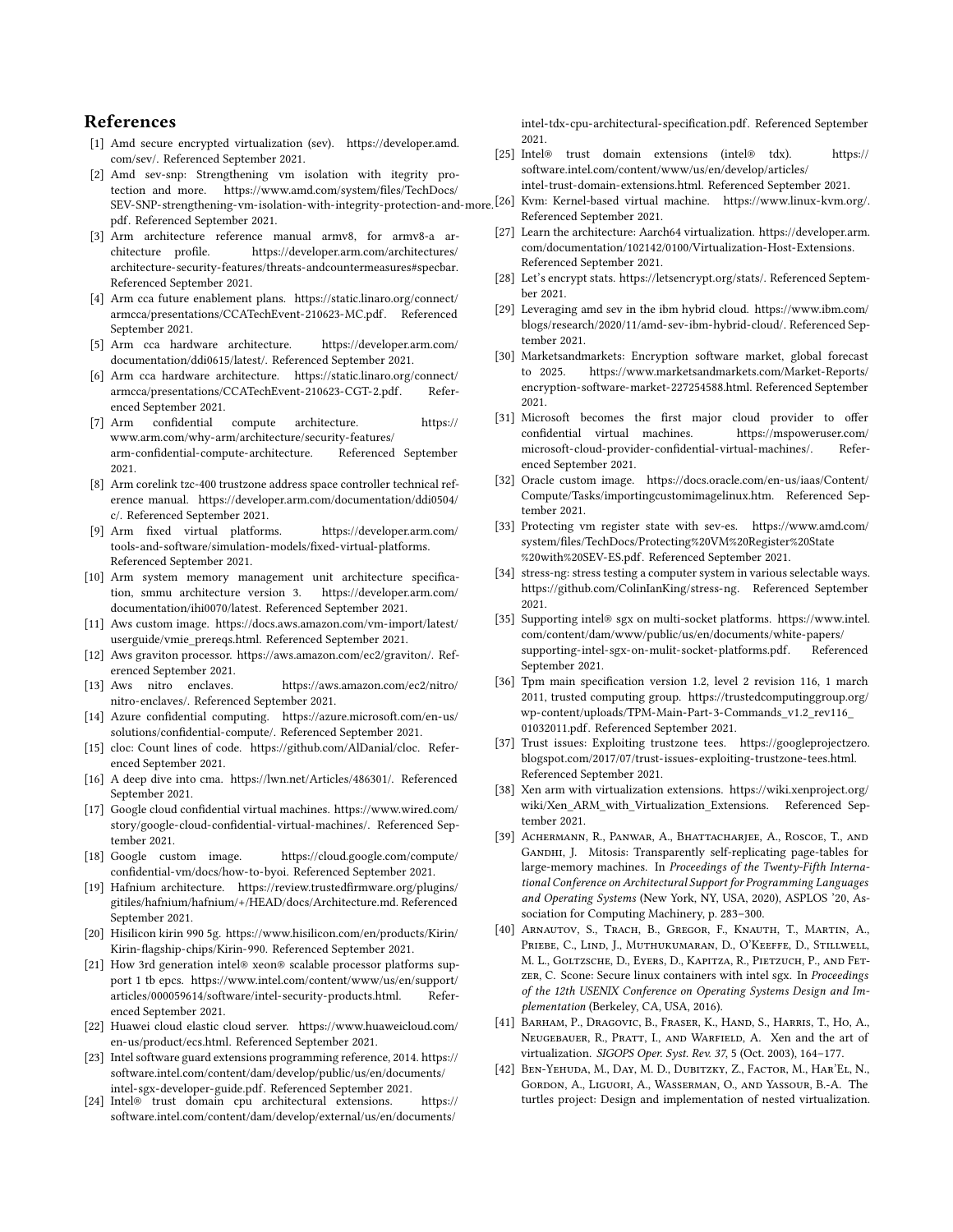In Proceedings of the 9th USENIX Conference on Operating Systems Design and Implementation (USA, 2010), OSDI'10, USENIX Association, p. 423–436.

- <span id="page-15-5"></span>[43] Cerdeira, D., Santos, N., Fonseca, P., and Pinto, S. Sok: Understanding the prevailing security vulnerabilities in trustzone-assisted tee systems. 2020 IEEE Symposium on Security and Privacy (SP) (2020), 1416–1432.
- <span id="page-15-25"></span>[44] Cicero, G., Biondi, A., Buttazzo, G. C., and Patel, A. Reconciling security with virtualization: A dual-hypervisor design for ARM trustzone. In IEEE International Conference on Industrial Technology, ICIT 2018, Lyon, France, February 20-22, 2018 (2018), IEEE, pp. 1628–1633.
- <span id="page-15-0"></span>[45] COSTAN, V., AND DEVADAS, S. Intel sgx explained. Cryptology ePrint Archive, Report 2016/086 (2016).
- <span id="page-15-8"></span>[46] DALL, C., LI, S.-W., AND NIEH, J. Optimizing the design and implementation of the linux ARM hypervisor. In 2017 USENIX Annual Technical Conference (USENIX ATC 17) (Santa Clara, CA, July 2017), USENIX Association, pp. 221–233.
- <span id="page-15-9"></span>[47] DALL, C., AND NIEH, J. Kvm/arm: The design and implementation of the linux arm hypervisor. SIGARCH Comput. Archit. News 42, 1 (Feb. 2014), 333–348.
- <span id="page-15-19"></span>[48] FARKHANI, R. M., AHMADI, M., AND LU, L. Ptauth: Temporal memory safety via robust points-to authentication. In 30th USENIX Security Symposium (USENIX Security 21) (Aug. 2021), USENIX Association.
- <span id="page-15-12"></span>[49] Ferraiuolo, A., Baumann, A., Hawblitzel, C., and Parno, B. Komodo: Using verification to disentangle secure-enclave hardware from software. In Proceedings of the 26th Symposium on Operating Systems Principles (New York, NY, USA, 2017), SOSP '17, Association for Computing Machinery, p. 287–305.
- <span id="page-15-18"></span>[50] Ge, X., Talele, N., Payer, M., and Jaeger, T. Fine-grained controlflow integrity for kernel software. In 2016 IEEE European Symposium on Security and Privacy (EuroS&P) (2016), IEEE, pp. 179–194.
- <span id="page-15-21"></span>[51] Gu, R., Shao, Z., Chen, H., Wu, X. N., Kim, J., Sjöberg, V., and Costanzo, D. Certikos: An extensible architecture for building certified concurrent OS kernels. In 12th USENIX Symposium on Operating Systems Design and Implementation, OSDI 2016, Savannah, GA, USA, November 2-4, 2016 (2016), K. Keeton and T. Roscoe, Eds., USENIX Association, pp. 653–669.
- <span id="page-15-2"></span>[52] Göddeke, D., Komatitsch, D., Geveler, M., Ribbrock, D., Rajovic, N., Puzovic, N., and Ramirez, A. Energy efficiency vs. performance of the numerical solution of pdes: An application study on a lowpower arm-based cluster. Journal of Computational Physics 237 (2013), 132–150.
- <span id="page-15-10"></span>[53] Hua, Z., Gu, J., Xia, Y., Chen, H., Zang, B., and Guan, H. vtz: Virtualizing ARM trustzone. In 26th USENIX Security Symposium (USENIX Security 17) (Vancouver, BC, Aug. 2017), USENIX Association, pp. 541– 556.
- <span id="page-15-1"></span>[54] HUNT, G. D. H., PAI, R., LE, M. V., JAMJOOM, H., BHATTIPROLU, S., Boivie, R., Dufour, L., Frey, B., Kapur, M., Goldman, K. A., Grimm, R., Janakirman, J., Ludden, J. M., Mackerras, P., May, C., Palmer, E. R., Rao, B. B., Roy, L., Starke, W. A., Stuecheli, J., Valdez, E., and VOIGT, W. Confidential computing for openpower. In EuroSys '21: Sixteenth European Conference on Computer Systems, Online Event, United Kingdom, April 26-28, 2021 (2021), A. Barbalace, P. Bhatotia, L. Alvisi, and C. Cadar, Eds., ACM, pp. 294–310.
- <span id="page-15-3"></span>[55] Jackson, A., Turner, A., Weiland, M., Johnson, N., Perks, O., and Parsons, M. Evaluating the arm ecosystem for high performance computing. In Proceedings of the Platform for Advanced Scientific Computing Conference (New York, NY, USA, 2019), PASC '19, Association for Computing Machinery.
- <span id="page-15-4"></span>[56] Jarus, M., Varrette, S., Oleksiak, A., and Bouvry, P. Performance evaluation and energy efficiency of high-density hpc platforms based on intel, amd and arm processors. In Energy Efficiency in Large Scale Distributed Systems (Berlin, Heidelberg, 2013), J.-M. Pierson, G. Da Costa, and L. Dittmann, Eds., Springer Berlin Heidelberg,

pp. 182–200.

- <span id="page-15-13"></span>[57] Kim, T., Peinado, M., and Mainar-Ruiz, G. STEALTHMEM: Systemlevel protection against cache-based side channel attacks in the cloud. In 21st USENIX Security Symposium (USENIX Security 12) (Bellevue, WA, Aug. 2012), USENIX Association, pp. 189–204.
- <span id="page-15-22"></span>[58] Klein, G., Elphinstone, K., Heiser, G., Andronick, J., Cock, D., Derrin, P., Elkaduwe, D., Engelhardt, K., Kolanski, R., Norrish, M., SEWELL, T., TUCH, H., AND WINWOOD, S. sel4: formal verification of an OS kernel. In Proceedings of the 22nd ACM Symposium on Operating Systems Principles 2009, SOSP 2009, Big Sky, Montana, USA, October 11-14, 2009 (2009), J. N. Matthews and T. E. Anderson, Eds., ACM, pp. 207–220.
- <span id="page-15-11"></span>[59] Kuvaiskii, D., Oleksenko, O., Arnautov, S., Trach, B., Bhatotia, P., Felber, P., and Fetzer, C. Sgxbounds: Memory safety for shielded execution. In Proceedings of the Twelfth European Conference on Computer Systems (New York, NY, USA, 2017), EuroSys '17, Association for Computing Machinery, p. 205–221.
- <span id="page-15-26"></span>[60] Kwon, D., Seo, J., Cho, Y., Lee, B., AND PAEK, Y. Pros: Light-weight privatized se cure oses in ARM trustzone. IEEE Trans. Mob. Comput. 19, 6 (2020), 1434–1447.
- <span id="page-15-6"></span>[61] LI, M., ZHANG, Y., LIN, Z., AND SOLIHIN, Y. Exploiting unprotected i/o operations in amd's secure encrypted virtualization. In Proceedings of the 28th USENIX Conference on Security Symposium (USA, 2019), SEC'19, USENIX Association, p. 1257–1272.
- <span id="page-15-24"></span>[62] LI, S.-W., KOH, J. S., AND NIEH, J. Protecting cloud virtual machines from hypervisor and host operating system exploits. In 28th USENIX Security Symposium (USENIX Security 19) (Santa Clara, CA, Aug. 2019).
- <span id="page-15-20"></span>[63] Li, S.-W., Li, X., Gu, R., Nieh, J., and Hui, J. Z. Formally verified memory protection for a commodity multiprocessor hypervisor. In 30th USENIX Security Symposium (USENIX Security 21) (Aug. 2021), USENIX Association, pp. 3953–3970.
- <span id="page-15-27"></span>[64] Li, W., Xia, Y., Lu, L., Chen, H., and Zang, B. Teev: Virtualizing trusted execution environments on mobile platforms. In Proceedings of the 15th ACM SIGPLAN/SIGOPS International Conference on Virtual Execution Environments (New York, NY, USA, 2019), VEE 2019, Association for Computing Machinery, p. 2–16.
- <span id="page-15-15"></span>[65] Lim, J. T., Dall, C., Li, S.-W., Nieh, J., and Zyngier, M. Neve: Nested virtualization extensions for arm. In Proceedings of the 26th Symposium on Operating Systems Principles (New York, NY, USA, 2017), SOSP '17, Association for Computing Machinery, p. 201–217.
- <span id="page-15-17"></span>[66] LIU, J., AND ABALI, B. Virtualization polling engine (VPE): using dedicated CPU cores to accelerate I/O virtualization. In Proceedings of the 23rd international conference on Supercomputing, 2009, Yorktown Heights, NY, USA, June 8-12, 2009 (2009), M. Gschwind, A. Nicolau, V. Salapura, and J. E. Moreira, Eds., ACM, pp. 225–234.
- <span id="page-15-23"></span>[67] Markuze, A., Smolyar, I., Morrison, A., and Tsafrir, D. Damn: Overhead-free iommu protection for networking. In Proceedings of the Twenty-Third International Conference on Architectural Support for Programming Languages and Operating Systems, ASPLOS 2018, Williamsburg, VA, USA, March 24-28, 2018 (2018), X. Shen, J. Tuck, R. Bianchini, and V. Sarkar, Eds., ACM, pp. 301–315.
- <span id="page-15-14"></span>[68] Mi, Z., Chen, H., Zhang, Y., Peng, S., Wang, X., and Reiter, M. K. Cpu elasticity to mitigate cross-vm runtime monitoring. IEEE Transactions on Dependable and Secure Computing 17, 5 (2020), 1094–1108.
- <span id="page-15-7"></span>[69] Mi, Z., Li, D., Chen, H., Zang, B., and Haibing, G. (mostly) exitless VM protection from untrusted hypervisor through disaggregated nested virtualization. In 29th USENIX Security Symposium (USENIX Security 20) (Boston, MA, Aug. 2020), USENIX Association.
- <span id="page-15-16"></span>[70] Mi, Z., Li, D., Yang, Z., Wang, X., and Chen, H. Skybridge: Fast and secure inter-process communication for microkernels. In Proceedings of the Fourteenth EuroSys Conference 2019 (New York, NY, USA, 2019), EuroSys '19, Association for Computing Machinery.